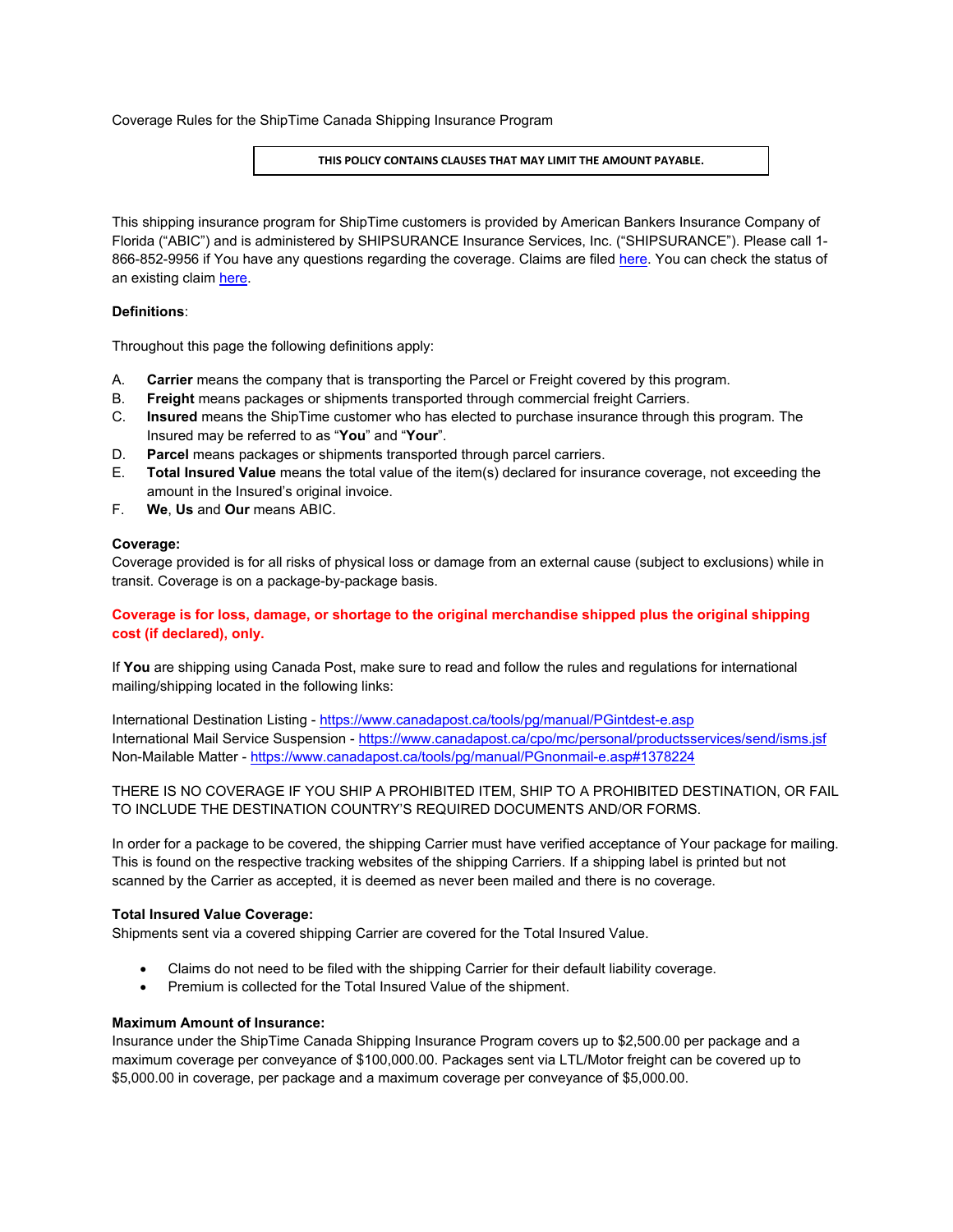## **Pay special attention to the following coverage exclusions and conditions:**

- Not all commodities and destinations are covered. Make sure the item(s) that you are shipping (Exclusion A) and the destination (Exclusion B) are not excluded from coverage.
- Jewelry (includes necklaces, earrings, watches, rings, bracelets, broaches, etc) with a value of \$500.00 or more must be sent with the Signature Confirmation service (package must be signed for at delivery) provided by the shipping carriers. This is required for Domestic and International shipments. (Conditions E)
- Laptop computers (including tablets, iPads, and similar) and mobile phones (cell phones, smart phones, etc) must be sent with the Signature Confirmation service (package must be signed for at delivery) provided by the shipping carriers. This is required for Domestic and International shipments. (Condition E)
- All packaging material and damaged goods must be kept in the original form as received. Packaging and damaged goods should not be disposed of, released to the shipping carrier, or returned to the seller before a claim is completed. Failure to comply can result in the denial of the claim. (Condition B, 1)
- During the claims process, a claim statement/affidavit signed by the recipient (or intended recipient) will be required. This is a form document provided by Shipsurance that allows the recipient (or intended recipient) to indicate loss or damage. (Condition B, 3, d)

## **Exclusions:**

The following is a list of exclusions. These are NOT covered:

- A. Accounts, bills, currency, cash in transit, evidence of debt, checks, money orders, cash on delivery (COD) payments, coins (collectible coins are not excluded), securities and other negotiable papers, tickets, deeds, notes, gift cards, manuscripts, documents, neon items, hazardous material (per UPS Hazardous Materials List), LCD monitors or screens, televisions (including LCD, plasma, CRT, projection, and similar), perishable cargo or similar property, eggs, any stone or ceramic slabs, automobiles, motorcycles, live animals, flowers, plants, seeds, cigarettes/cigars, cotton, tobacco, windows, plate glass, stained glass, float glass, and mobile telephones (including cell phones, smart phones, messaging phones, android phones, iPhones, blackberry phones, and similar)
- B. Shipments sent to Afghanistan, Angola, Bolivia, Brazil, Burma, Congo, Cuba, Iran, Iraq, Ivory Coast (Cote d'Ivoire), Liberia, Nigeria, North Korea, Paraguay, Sierra Leone, Somalia, Sudan, Syria, Venezuela, in addition to any other country listed in Canada Post's International Mail Service Suspension list. Any location that would be in violation of any Canadian and U.S. economic or trade sanctions including OFAC Restricted Countries. For shipments to Russian and other Commonwealth of Independent States countries (includes Armenia, Azerbaijan, Belarus, Georgia, Kazakhstan, Kyrgyzstan, Moldova, Russia, Russian Federation, Tajikistan, Turkmenistan, Ukraine, and Uzbekistan) coverage ceases upon touchdown of the aircraft at the airport of destination or upon discharge from the overseas vessel at the destination discharge port.
- C. Parcel(s) or Freight that require a signature confirmation or signature required service that are not sent using the required signature service.
- D. Loss, damage, shortage, or non-arrival of any Parcel or Freight and its contents which is addressed incorrectly or packed insufficiently to withstand the normal rigors of transit.
- E. Loss, damage, shortage, or non-arrival of any Parcel or Freight and the contents when it is obtained by trick, false pretense, or other fraudulent schemes.
- F. Loss, damage, shortage arising out of loss of market, delay, loss of use, clean-up costs, decay, inherent vice or other deterioration, any remote or consequential loss, whether or not arising out of a peril Insured against or changes in temperature or humidity (unless otherwise prohibited by law).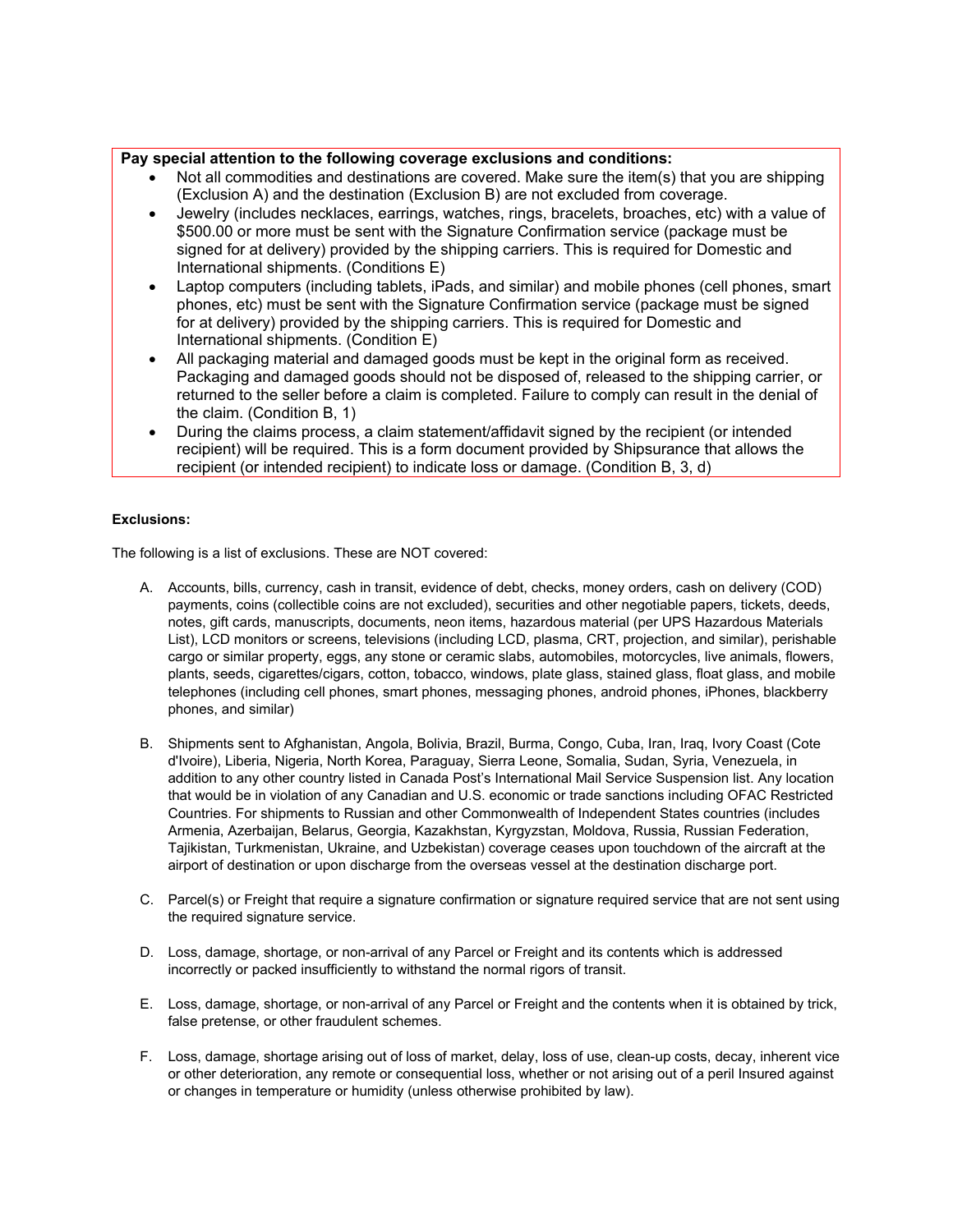- G. War Exclusion / Atomic and Nuclear Exclusion: In no case shall this insurance cover loss damage or expense caused by 1) war, civil war, revolution, rebellion, insurrection, or civil strife arising from, or any hostile act by or against a belligerent power; 2) capture, seizure, arrest, restraint or detainment (piracy excepted), and the consequences of or any attempt of; 3) derelict mines, torpedoes, bombs, or other derelict weapons of war. In no case shall this program cover loss damage or expense arising from the use of any weapon of war employing atomic or nuclear fission, fusion or other like reaction or radioactive force or matter.
- H. Mechanical and Electrical Derangement (Internal Damage) Loss of or damage due to mechanical, electrical, electronic derangement or refrigerated breakdown unless there is evidence of external damage to the Parcel or its packaging. Data files and installed computer programs are not covered for erasure, corruption, or loss.
- I. Shipments involving illegal or controlled substances.
- J. This program does not apply to any damage, expense, cost, loss, liability or legal obligation arising out of or in any way related to pollution, however caused. Pollution includes the actual, alleged or potential presence in or introduction into the environment of any substance if such substance has or is alleged to have, the effect of making the environment impure, harmful, or dangerous. Environment includes any air, land, structure or the air therein, watercourse or water, including underground water. We will have no duty to defend any suit arising out of or in any way related to pollution.
- K. Shipments sent through owned, leased, or rented vehicles that are not commercial parcel or freight businesses.
- L. Insurance fees.

## **Conditions:**

A. CLAIM DISPUTES

This program shall be construed and interpreted in accordance with the laws of the Insured's province or territory of residence at the time this shipping insurance was purchased. The parties agree that any and all claims or disputes arising out of the program or the performance of the program shall be brought in accordance with the LEGAL ACTION section of this document. The Insured agrees to INDEMNIFY AND HOLD HARMLESS SHIPSURANCE and Us from any loss, liability, damage or costs, including court costs and attorney fees that they may incur due to misreading, misunderstanding, and not following the coverage requirements provided by this program and any

applicable endorsements.

# B. CLAIM REQUIREMENTS

- 1. All packaging material and damaged goods must be kept in the original form as received. Packaging and damaged goods should not be disposed of or released to the Carrier before a claim is completed as photographs will be required. Failure to comply will result in the denial of the claim due to insufficient packing.
- 2. Concealed damage allows for the discovery of loss or damage up to 15 days after final delivery. The loss is deemed to have possibly occurred during the Insured transit. Discovery of loss or damage occurring 16 days or later after final delivery is deemed to have occurred while the shipment was NOT in transit, and therefore, is not covered.
- 3. In case of loss or damage to the covered Parcel or Freight the following must be completed:
	- (a) The Insured will file immediate notice of non-delivery, damage, or shortage with the Carrier and with SHIPSURANCE;
	- (b) The recipient of the Parcel or Freight will take proper exceptions on the delivery receipt when any loss or damage is apparent at the time of delivery;
	- (c) The Insured will complete a SHIPSURANCE claim form and provide all required documents to SHIPSURANCE within one hundred and twenty (120) calendar days from the date of shipment. If the Carrier has liability and their remittance (Carrier's claim check and stub) or response has not been received by the Insured within the 120 day timeframe, all other claim paperwork must be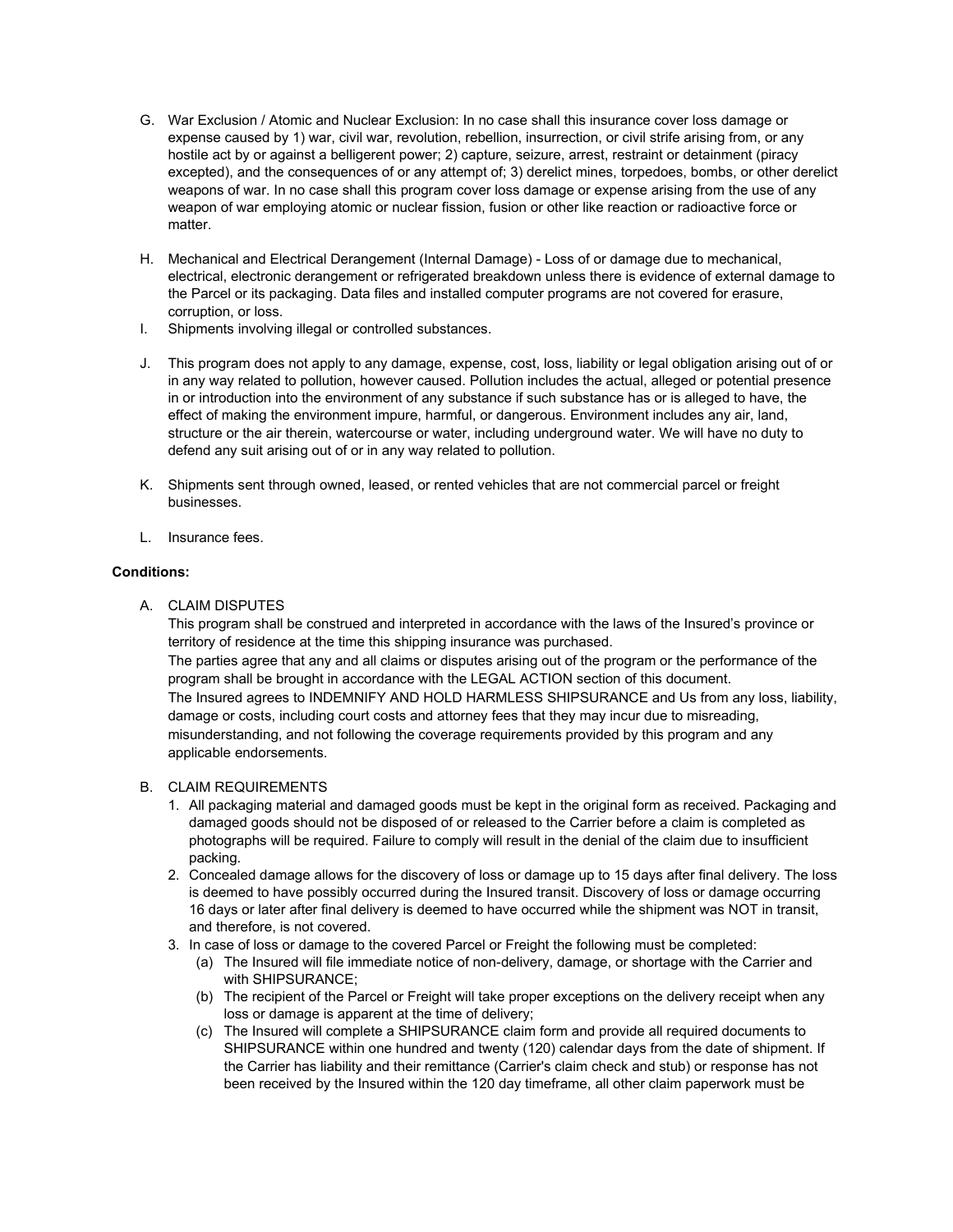received by SHIPSURANCE within one hundred and twenty (120) calendar days from the date of shipment.

- (d) A complete claim submission must include a SHIPSURANCE claim form, a copy of the Carrier's tracer form, a copy of the invoice or recent appraisal, photos of damaged goods and packaging, a repair estimate, a claim statement signed by the recipient (or intended recipient) of the Parcel or Freight, and any other documentation requested by SHIPSURANCE. Failure to complete the claim form and follow all claim instructions could lead to non-settlement of claim.
- (e) If the shipment is sent by Canada Post or consolidators, complete claims must be submitted and received by SHIPSURANCE within one hundred and twenty (120) calendar days of the shipment date. If the claim is for loss the Insured must wait twenty (20) calendar days (domestic shipments) or 40 calendar days (international shipments) before filing claim with SHIPSURANCE.
- (f) In the event a claim payment is made to an Insured and SHIPSURANCE subsequently determines that the Insured Parcel or Freight was delivered thereby resulting in no loss to the Insured, then the Insured agrees to promptly reimburse SHIPSURANCE for the amount of the claim payment upon demand by SHIPSURANCE.
- (g) Any damage to Parcel or Freight that was not repaired must be made available to Us or SHIPSURANCE, if requested.
- (h) Once a claim has been accepted and approved by Us, prompt payment will be made to the Insured.
- (i) We and SHIPSURANCE will rely on the determination of responsibility made by the original Carrier to assist in substantiating the loss.

## C. CONFORMITY TO STATUTE

Any provision of this program that is not in conformity with federal statutes or statutes of the province or territory in which this program is issued, is amended to comply with the minimum standards of such statutes.

## D. LEGAL ACTION

Every action or proceeding against an insurer for the recovery of insurance money payable under the contract is absolutely barred unless commenced within the time set out in the Insurance Act

# E. VALUATION

We shall be liable for the Insured's original invoice value of the Parcel or Freight lost, destroyed or damaged, however, in the event there is no invoice, We shall be liable for the actual cash value of the Parcel or Freight. Claims for repairs shall be payable based on the fair market costs of such repairs. In no event shall claims exceed the value declared prior to shipment and declared for premium purposes.

## F. SIGNATURE CONFIRMATION SERVICE

- 1. Jewelry (includes necklaces, earrings, watches, rings, bracelets, broaches, etc.) with a value of \$500.00 or more must be sent with the direct or adult Signature Confirmation Service provided by the Carrier (must be signed for at delivery). This service is available by most Carriers often at an additional expense to their core shipping service. If a signature confirmation service is not available from the carrier, these items cannot be covered. Shipments sent without a carrier provided signature confirmation service are excluded from coverage in their entirety.
- 2. Laptop computers (including tablets computers, ipads, and similar electronics) must be sent with the direct or adult Signature Confirmation Service provided by the Carrier (must be signed for at delivery). This service is available by most Carriers often at an additional expense to their core shipping service. If a signature confirmation service is not available from the carrier, these items cannot be covered. Shipments sent without a carrier provided signature confirmation service are excluded from coverage in their entirety.

SHIPSURANCE reserves the right to disallow any ShipTime customer from purchasing shipping insurance at any time with 15 days written notice.

By purchasing shipping insurance online, You certify that all information provided is accurate and truthful. The submission of a false, fictitious, or fraudulent statement may result in legal action against You under federal and/or provincial laws. Warning: any fraudulent claims will make the shipper and/or consignee liable for any prosecution for mail fraud under federal crime code.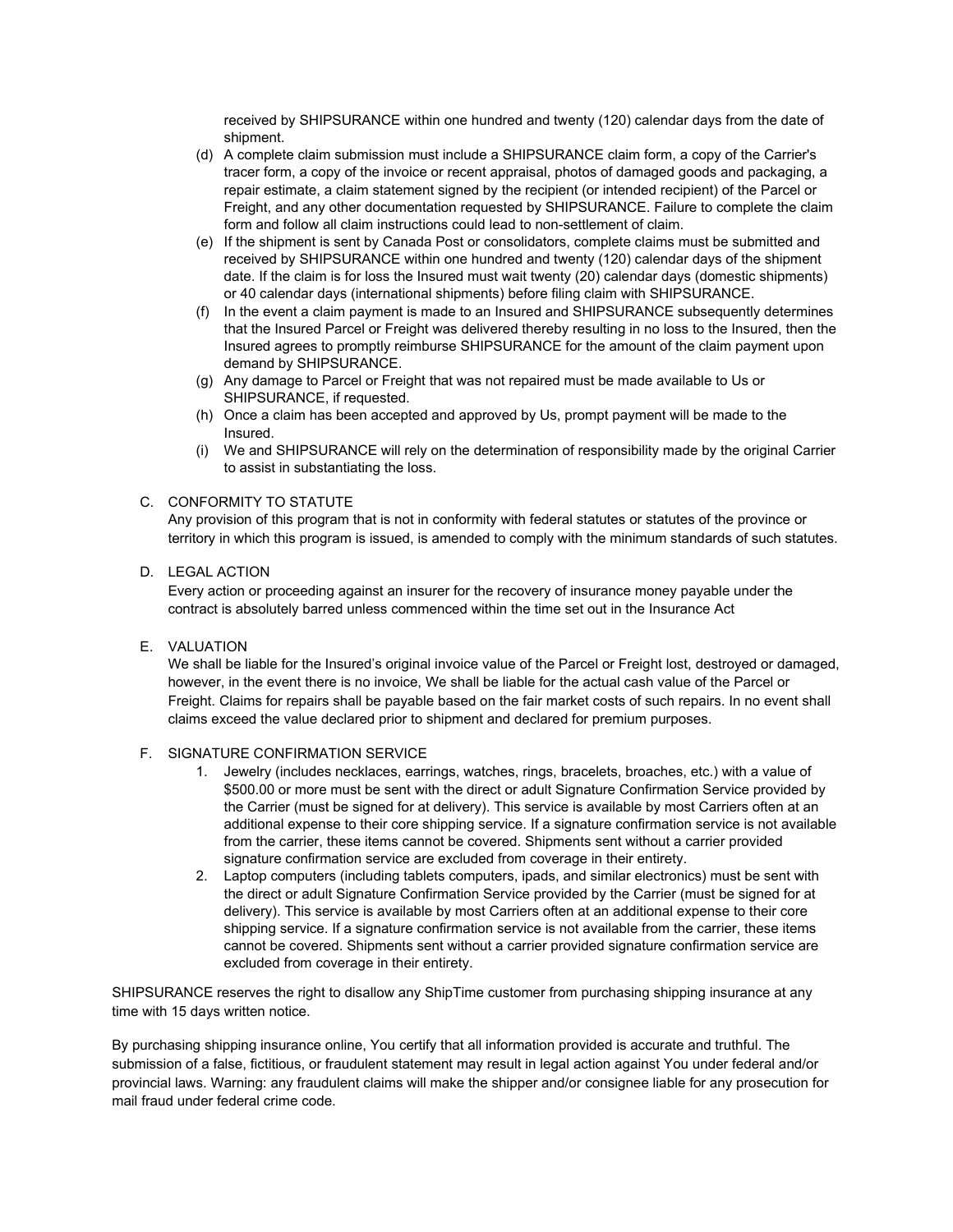You have specifically requested the English version of this document, a version of which is available in French upon request. Vous avez spécifiquement demandé la version anglaise de document et la version française est disponible sur demande.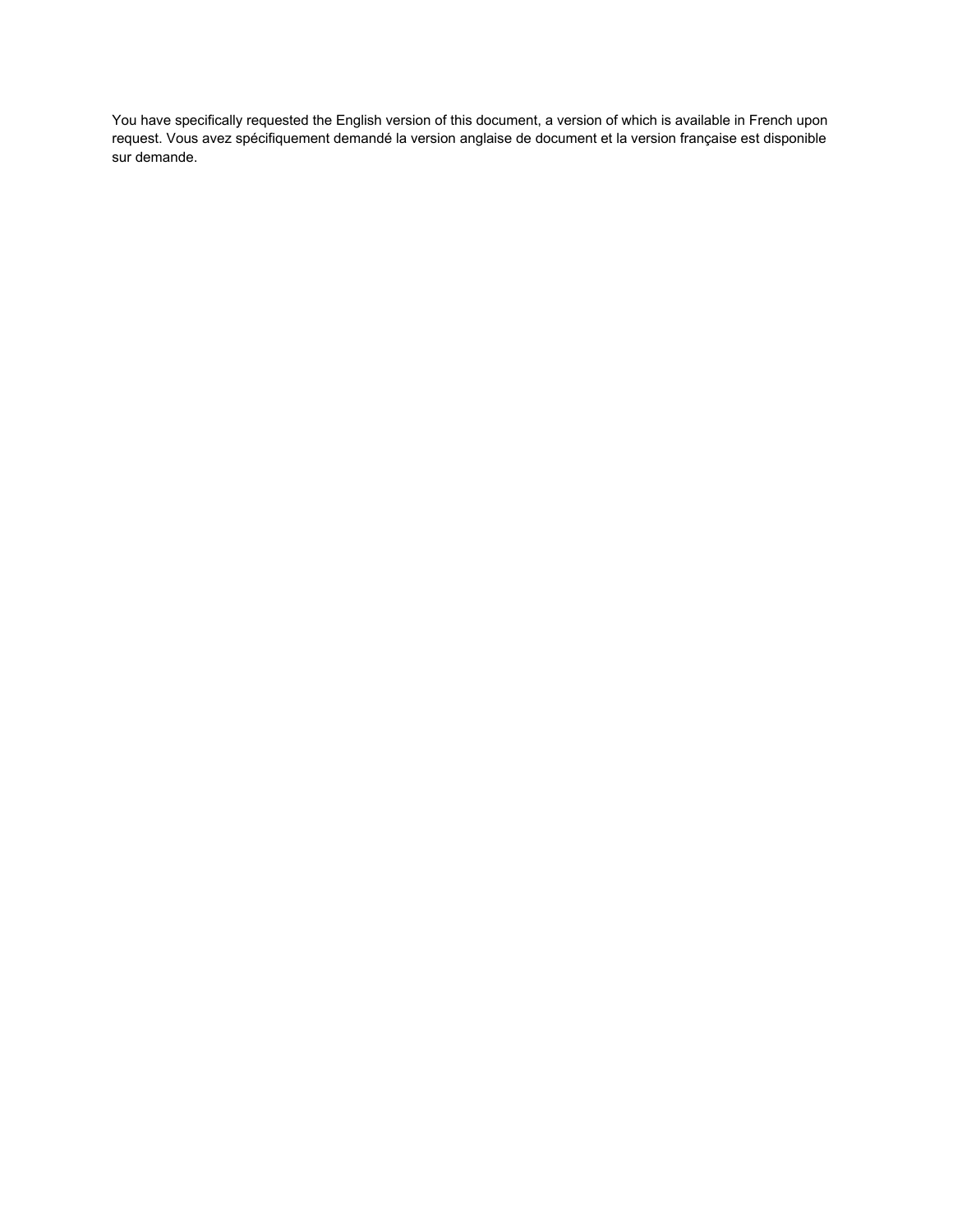# *MANITOBA, ALBERTA, BRITISH COLUMBIA*

# *STATUTORY CONDITIONS*

*The following Statutory Conditions provided in Schedule B to the Insurance Act (Manitoba) pursuant to Section 136.4(2) of the Act, Section 540 of the Insurance Act (Alberta), and Section 29 of the Insurance Act (British Columbia) are deemed to be part of this shipping insurance. In the event of any conflict or inconsistency between the terms for the ShipTime Canada Shipping Insurance Program and the terms and conditions set out in this section, the terms and conditions set out in this section will govern and control.* 

## *Misrepresentation*

*1 If a person applying for insurance falsely describes the property to the prejudice of the insurer, or misrepresents or fraudulently omits to communicate any circumstance that is material to be made known to the insurer in order to enable it to judge the risk to be undertaken, the contract is void as to any property in relation to which the misrepresentation or omission is material.* 

## *Property of others*

*2 The insurer is not liable for loss or damage to property owned by a person other than the Insured unless* 

*(a) otherwise specifically stated in the contract, or*

*(b) the interest of the Insured in that property is stated in the contract.*

## *Change of interest*

*3 The insurer is liable for loss or damage occurring after an authorized assignment under the Bankruptcy and Insolvency Act Canada) or a change of title by succession, by operation of law or by death.*

## *Material change in risk*

*4(1) The Insured must promptly give notice in writing to the insurer or its agent of a change that is* 

- *(a) material to the risk, and*
- *(b) within the control and knowledge of the Insured*

*4(2) If an insurer or its agent is not promptly notified of a change under subparagraph (1) of this condition, the contract is void as to the part affected by the change.*

*4(3) If an insurer or its agent is notified of a change under subparagraph (1) of this condition, the insurer may* 

*(a) terminate the contract in accordance with Statutory Condition 5, or* 

*(b) notify the Insured in writing that, if the Insured desires the contract to continue in force, the Insured must, within 15 days after receipt of the notice, pay to the insurer an additional premium specified in the notice.* 

*4(4) If the Insured fails to pay an additional premium when required to do so under subparagraph (3)(b) of this condition, the contract is terminated at that time, and Statutory Condition 5(2)(a) applies in respect of the unearned portion of the premium.* 

## *Termination of contract*

*5(1) The contract may be terminated,*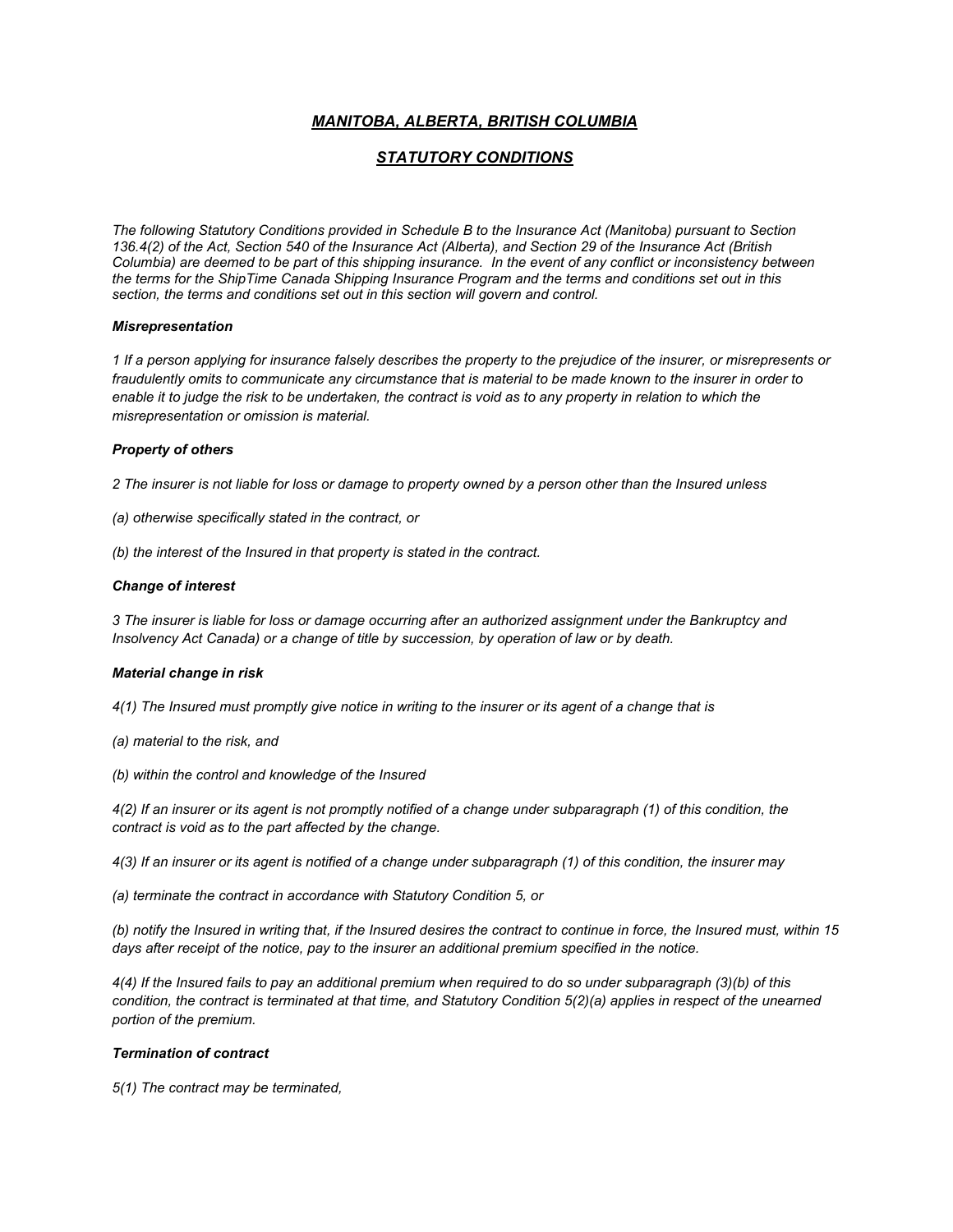*(a) by the insurer giving to the Insured 15 days' notice of termination by registered mail or 5 days' written notice of termination personally delivered, or* 

*(b) by the Insured at any time on request.*

*5(2) If the contract is terminated by the insurer, (a) the insurer must refund the excess of premium actually paid by the Insured over the prorated premium for the expired time, but in no event may the prorated premium for the expired time be less than any minimum retained premium specified in the contract, and* 

*(b) the refund must accompany the notice unless the premium is subject to adjustment or determination as to amount, in which case the refund must be made as soon as practicable.* 

*5(3) If the contract is terminated by the Insured, the insurer must refund as soon as practicable the excess of premium actually paid by the Insured over the short rate premium for the expired time specified in the contract, but in no event may the short rate premium for the expired time be less than any minimum retained premium specified in the contract.* 

*5(4) The 15-day period referred to in subparagraph (l)(a) of this condition starts to run on the day the registered letter or notification of it is delivered to the Insured's postal address.*

#### *Requirements after loss*

*6(1) On the happening of any loss or damage to Insured property, the Insured must, if the loss or damage is covered by the contract, in addition to observing the requirements of Statutory Condition 9,* 

*(a) immediately give notice in writing to the insurer,* 

*(b) deliver as soon as practicable to the insurer a proof of loss in respect of the loss or damage to the Insured property verified by statutory declaration* 

- *(i) giving a complete inventory of that property and showing in detail quantities and costs of that property and particulars of the amount of loss claimed,*
- *(ii) stating when and how the loss occurred, and if caused by fire or explosion due to ignition, how the fire or explosion originated, so far as the Insured knows or believes,*
- *(iii) stating that the loss did not occur through any willful act or neglect or the procurement, means or connivance of the Insured,*
- *(iv) stating the amount of other insurances and the names of other insurers,*
- *(v) stating the interest of the Insured and of all others in that property with particulars of all liens, encumbrances and other charges on that property,*
- *(vi)* stating any changes in title, use, occupation, location, possession or exposure of the property since the *contract was issued, and (vii) stating the place where the Insured property was at the time of loss,*

*(c) if required by the insurer, give a complete inventory of undamaged property showing in detail quantities and cost of that property, and* 

- *(d) if required by the insurer and if practicable,*
	- *(i) produce books of account and inventory lists,*
	- *(ii) furnish invoices and other vouchers verified by statutory declaration, and*
	- *(iii) furnish a copy of the written portion of any other relevant contract.*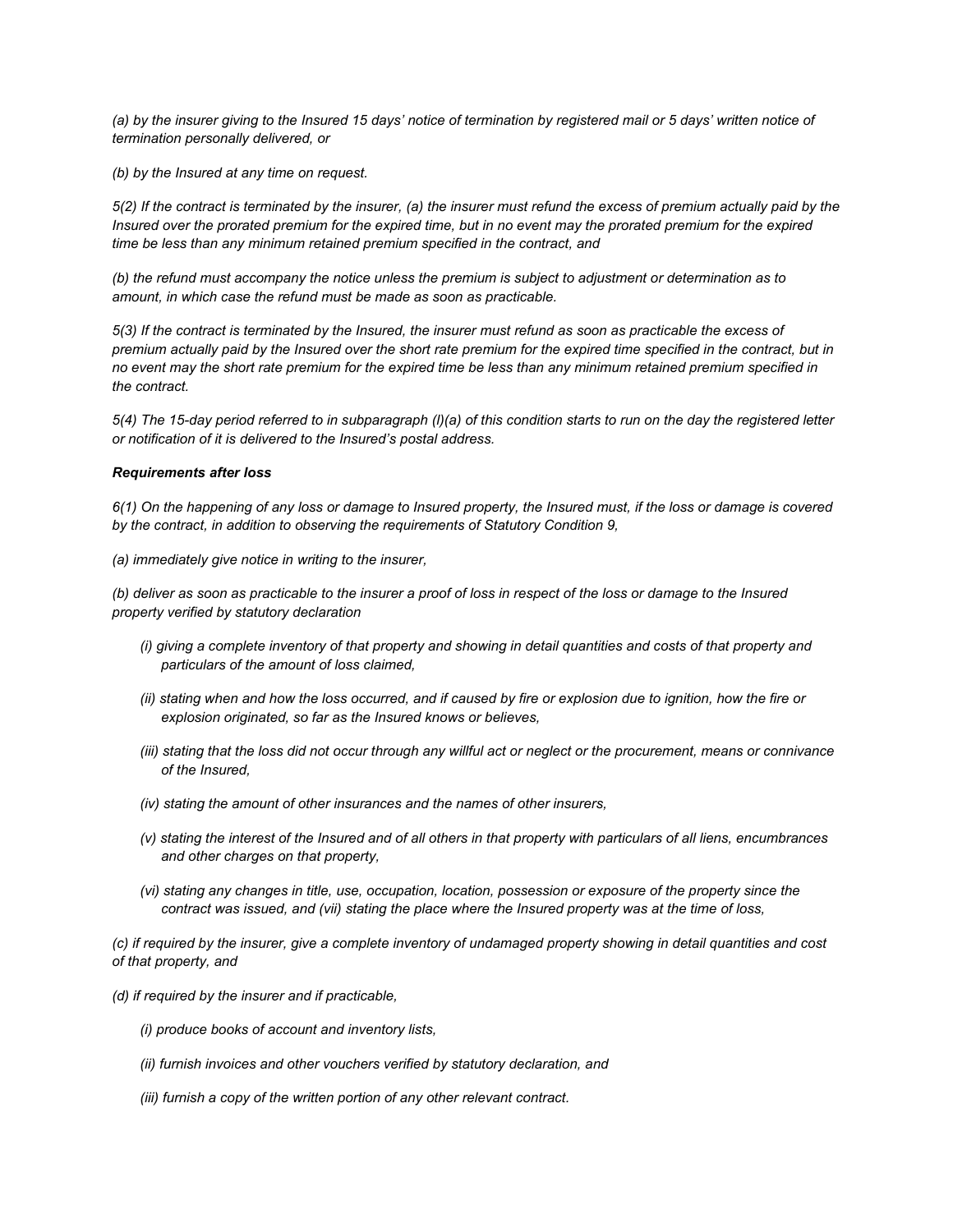*6(2) The evidence given, produced or furnished under subparagraph (1)(c) and (d) of this condition must not be considered proofs of loss within the meaning of Statutory Conditions 12 and 13.*

#### *Fraud*

*7 Any fraud or willfully false statement in a statutory declaration in relation to the particulars required under Statutory Condition 6 invalidates the claim of the person who made the declaration.*

#### *Who may give notice and proof*

*8 Notice of loss under Statutory Condition 6(1 )(a) may be given and the proof of loss under of Statutory Condition 6(1 )(b) may be made* 

*(a) by the agent of the Insured if* 

*(i) the Insured is absent or unable to give the notice or make the proof, and* 

*(ii) the absence or inability is satisfactorily accounted for, or*

*(b) by a person to whom any part of the insurance money is payable, if the Insured refuses to do so, or in the circumstances described in clause (a) of this condition.* 

#### *Salvage*

*9(1) In the event of loss or damage to Insured property, the Insured must take all reasonable steps to prevent further loss or damage to that property and to prevent loss or damage to other property Insured under the contract, including, if necessary, removing the property to prevent loss or damage or further loss or damage to the property.*

*9(2) The insurer must contribute on a prorated basis towards any reasonable and proper expenses in connection with steps taken by the Insured under subparagraph (1) of this condition.*

#### *Entry, control, abandonment*

*10 After loss or damage to Insured property, the insurer has (a) an immediate right of access and entry by accredited representatives sufficient to enable them to survey and examine the property, and to make an estimate of the loss or damage, and* 

*(b) after the Insured has secured the property, a further right of access and entry by accredited representatives sufficient to enable them to appraise or estimate the loss or damage, but* 

*(i) without the Insured's consent, the insurer is not entitled to the control or possession of the Insured property, and* 

*(ii) without the insurer's consent, there can be no abandonment to it of the Insured property.*

#### *In case of disagreement*

*11(1) In the event of disagreement as to the value of the Insured property, the value of the property saved, the nature and extent of the repairs or replacements required or, if made, their adequacy, or the amount of the loss or damage, those questions must be determined using the applicable dispute resolution process set out in the Act whether or not the Insured's right to recover under the contract is disputed, and independently of all other questions.* 

*11(2) There is no right to a dispute resolution process under this condition until* 

*a) a specific demand is made for it in writing, and*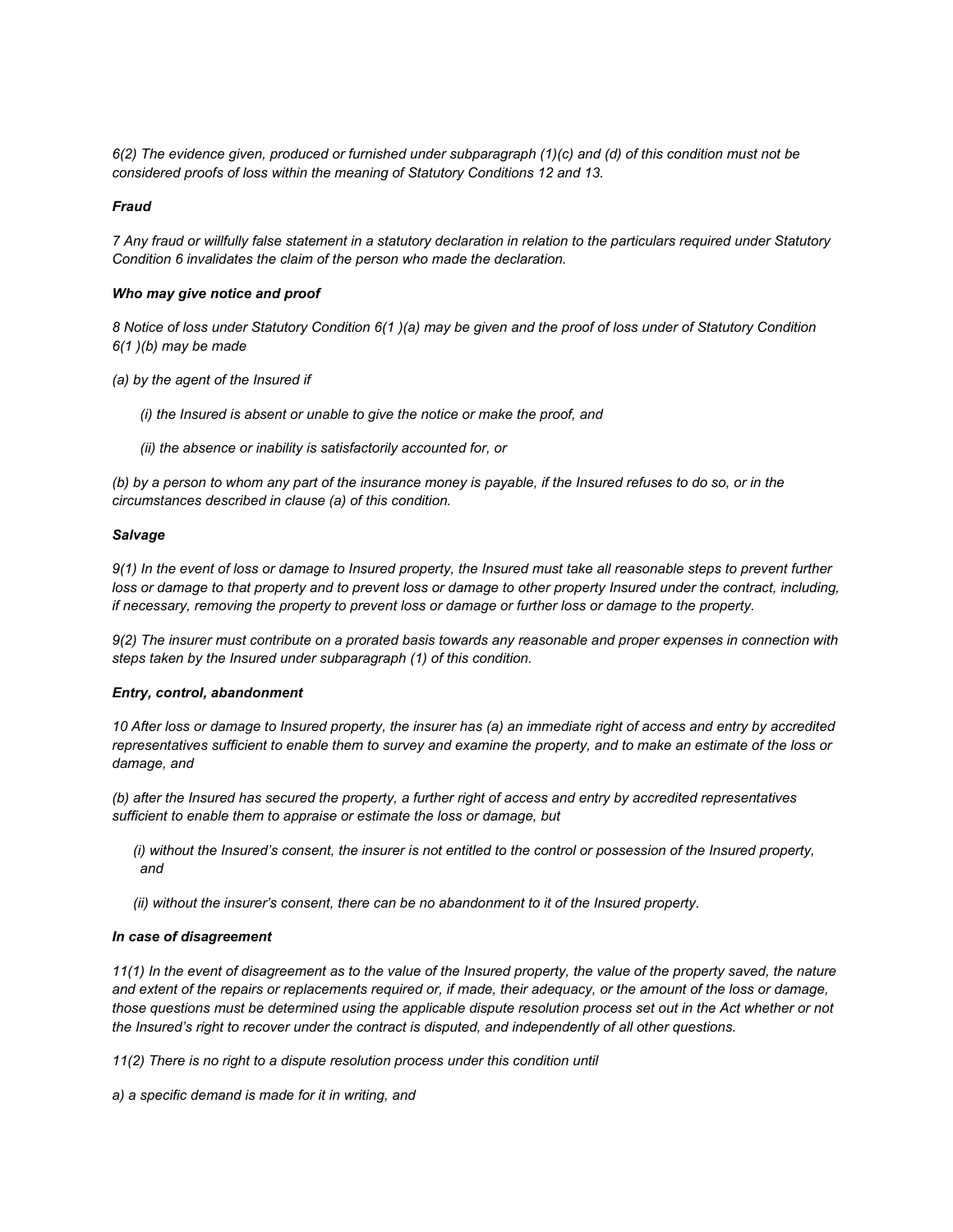*(b) the proof of loss has been delivered to the insurer.*

## *When loss payable*

*12 Unless the contract provides for a shorter period, the loss is payable within 60 days after the proof of loss is completed in accordance with Statutory Condition 6 and delivered to the insurer.*

#### *Replacement*

*13(1) Unless a dispute resolution process has been initiated, the insurer, instead of making payment, may repair, rebuild or replace the Insured property lost or damaged, on giving written notice of its intention to do so within 30 days after receiving the proof of loss.*

*13(2) If the insurer gives notice under subparagraph (1) of this condition, the insurer must begin to repair, rebuild or replace the property within 45 days after receiving the proof of loss and must proceed with all due diligence to complete the work within a reasonable time.*

#### *Notice*

*14(1) Written notice to the insurer may be delivered at, or sent by registered mail to, the chief agency or head office of the insurer in the province.*

*14(2) Written notice to the Insured may be personally delivered at, or sent by registered mail addressed to the Insured's last known address as provided to the insurer by the Insured.*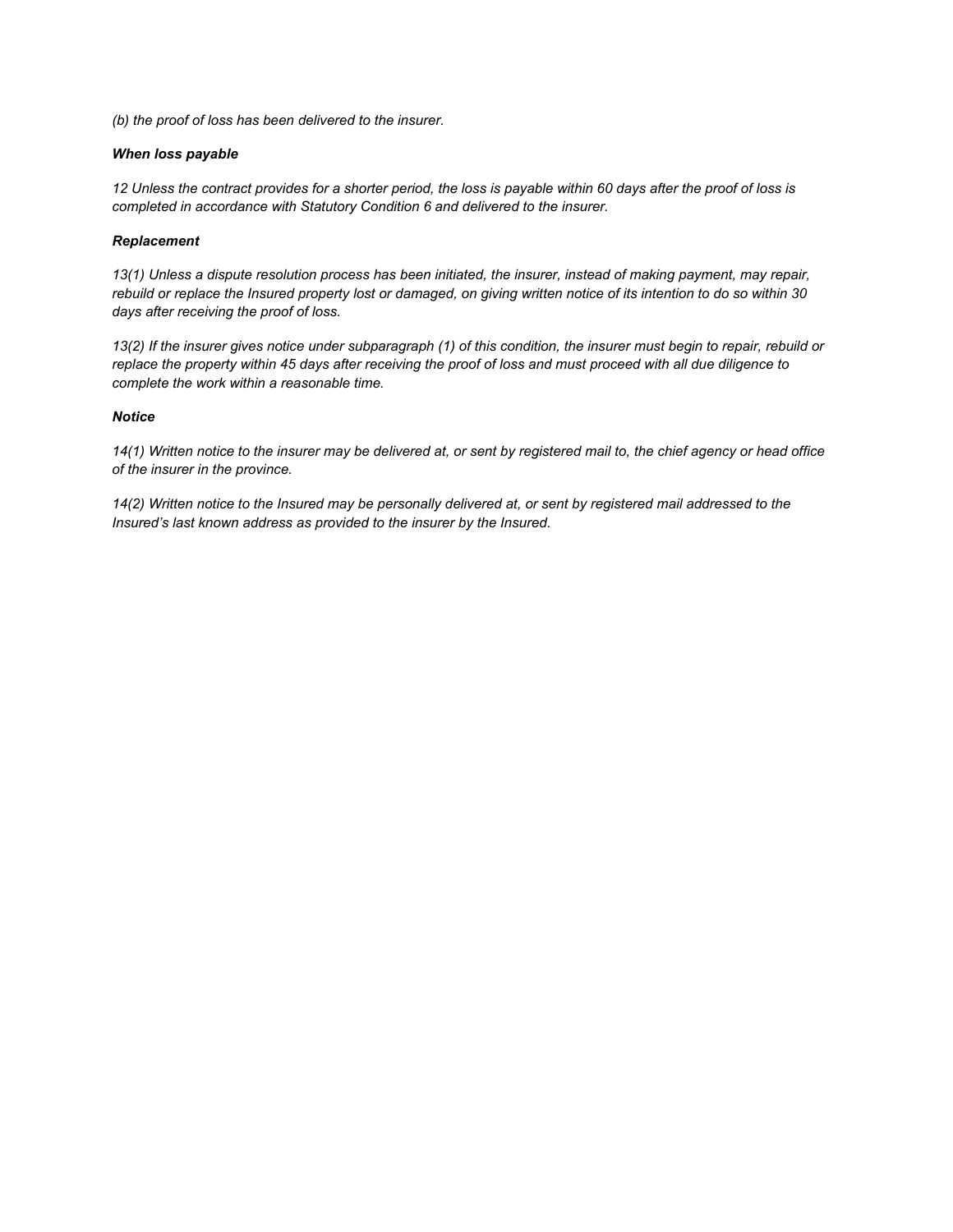Règles de couverture pour le régime d'assurance d'expédition de Canada

#### **LA PRÉSENTE POLICE CONTIENT DES DISPOSITIONS QUI PEUVENT LIMITER LE MONTANT À PAYER.**

Ce régime d'assurance d'expédition pour les clients de ShipTime est fourni par American Bankers Compagnie d'Assurance Générale de la Floride (« ABIC ») et est administré par SHIPSURANCE Insurance Services, Inc. (« SHIPSURANCE »). Veuillez composer le 1-866-852-9956 pour toute question concernant la couverture. Les demandes de règlement sont déposées [ici.](https://www.dsiins.com/extclaims/?cid=shiptimeca) Vous pouvez vérifier l'état d'une demande de règlement existante [ici.](https://www.dsiins.com/claimstatus/?cid=shiptimeca) 

## **Définitions** :

Les termes utilisés sur cette page ont le sens qui leur est donné dans les définitions suivantes :

- A. **Assuré** signifie le client de ShipTime qui a choisi de contracter l'assurance offerte par ce régime. L'assuré peut être désigné par **vous, votre** et **vos**.
- B. **Colis** signifie les colis ou les envois transportés par les transporteurs de colis.
- C. **Fret** signifie les colis ou les envois transportés par les transporteurs commerciaux de fret.
- D. **Montant total assuré** signifie le montant total des articles déclarés pour la couverture d'assurance, sans dépasser le montant figurant sur la facture originale de l'assuré.
- E. **Nous, notre** et **nos** désignent ABIC.
- F. **Transporteur** signifie la compagnie qui transporte le colis ou le fret couvert par ce régime d'assurance.

## **Couverture :**

La couverture fournie est pour tous les risques de perte physique et de dommages matériels en raison d'une cause externe (sous réserve des exclusions) pendant le transport. La couverture est déterminée individuellement pour chaque colis.

## **La couverture est seulement pour la perte, les dommages et la livraison incomplète concernant la marchandise originale expédiée plus le coût d'expédition original (si déclaré).**

Si **vous** expédiez en utilisant Postes Canada, assurez-vous de lire et de suivre les règlements en matière de courrier/d'envoi international qui se trouvent dans les liens suivants :

Liste des destinations internationales - <https://www.canadapost.ca/tools/pg/manual/PGintdest-f.asp> Interruption du service international - <https://www.canadapost.ca/cpo/mc/personal/productsservices/send/isms.jsf> Objets inadmissibles - <https://www.canadapost.ca/tools/pg/manual/PGnonmail-f.asp#1378224>

IL N'Y A PAS DE COUVERTURE SI VOUS EXPÉDIEZ UN ARTICLE INTERDIT, SI VOUS EXPÉDIEZ VERS UNE DESTINATION INTERDITE OU SI VOUS OMETTEZ D'INCLURE LES DOCUMENTS ET FORMULAIRES EXIGÉS PAR LE PAYS DESTINATAIRE.

Pour qu'un colis soit couvert, le transporteur doit avoir vérifié si votre colis a été accepté pour l'envoi. Cela se trouve sur les sites Web de repérage d'expédition des transporteurs. Si une étiquette d'expédition est imprimée, mais non balayée comme acceptée par le transporteur, c'est comme si l'expédition n'a jamais eu lieu et qu'il n'y a pas de couverture.

## **Couverture du montant total assuré :**

Lorsque les envois sont effectués par un transporteur couvert, le montant total assuré est également couvert.

- Les demandes de règlement n'ont pas besoin d'être déposées auprès du transporteur pour défaut de responsabilité civile.
- La prime est perçue pour le montant total assuré de l'envoi.

## **Montant maximal d'assurance :**

En vertu du régime d'assurance d'expédition de ShipTime Canada, le montant de la couverture maximale est de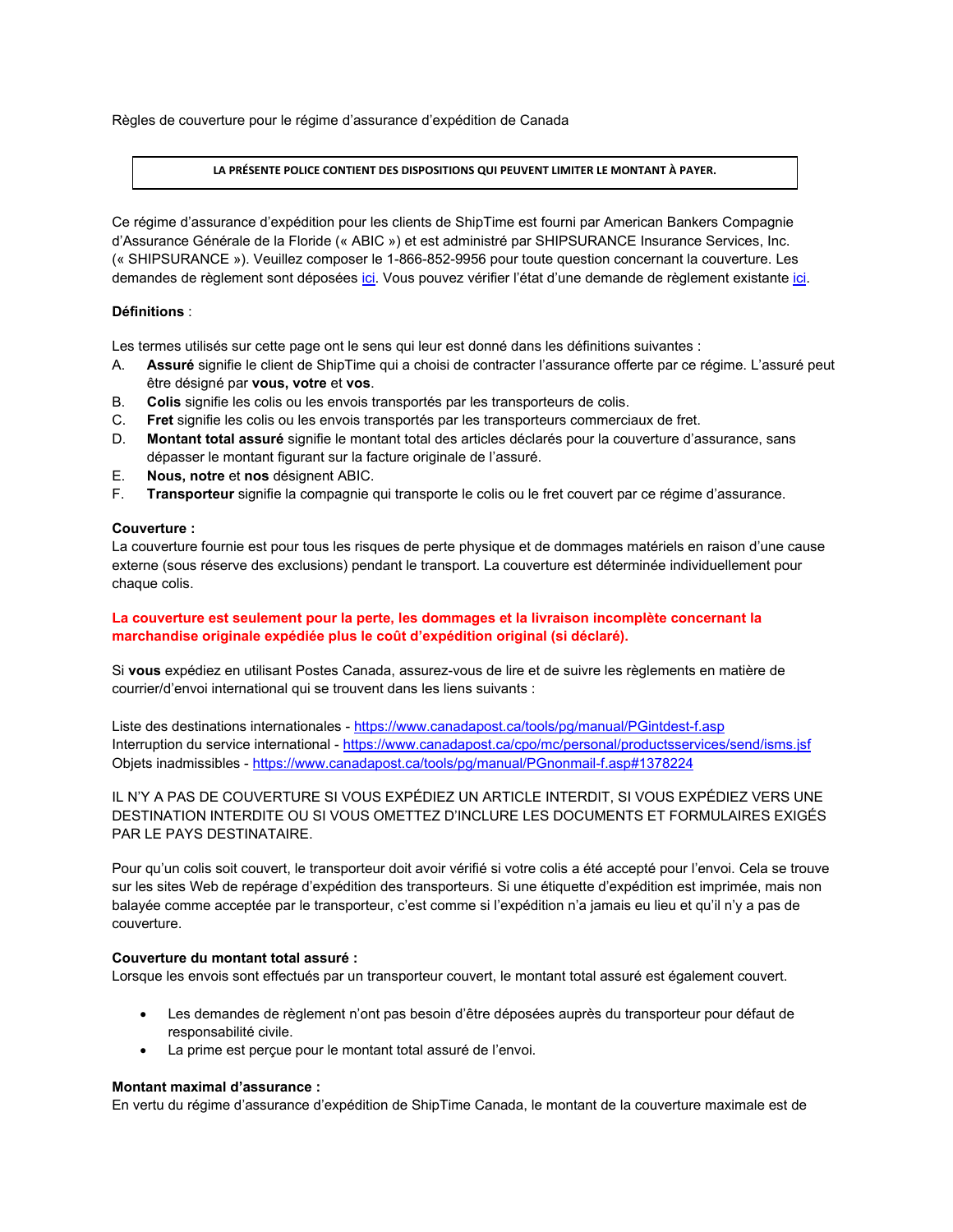2 500 \$ par colis et de 100 000 \$ par chargement. Les colis envoyés par chargement partiel ou le fret transporté par camion peuvent être couverts jusqu'à concurrence de 5 000 \$ par colis et de 5 000 \$ par chargement.

## **Veuillez accorder une attention particulière aux conditions et exclusions de la couverture ci-dessous :** • Toutes les marchandises et toutes les destinations ne sont pas couvertes. Assurez-vous que les articles que vous expédiez ainsi que la destination sont inclus dans la couverture en vertu des règlements du transporteur et des exclusions A et B. • Les bijoux (y compris, colliers, boucles d'oreilles, montres, bagues, bracelets, broches, etc.) d'une valeur de 500 \$ ou plus doivent être envoyés avec le service de confirmation par signature (le colis doit être signé à la livraison) fourni par les transporteurs. Cela est requis pour les livraisons nationales et internationales. (Condition E) Les ordinateurs portatifs (y compris tablettes, tablettes iPad et articles comparables) ainsi que les téléphones mobiles (téléphones cellulaires, téléphones intelligents, etc.) doivent être envoyés avec le service de confirmation par signature (le colis doit être signé à la livraison) fourni par les transporteurs. Cela est requis pour les livraisons nationales et internationales. (Condition E) Les emballages d'expédition et les biens endommagés doivent être conservés dans la forme originale qu'ils avaient à la réception. L'emballage et le bien endommagé ne doivent être ni jetés, ni remis au

- transporteur, ni retournés à l'assuré avant que la demande de règlement soit traitée. Le non-respect de cette condition peut entraîner le refus de la demande de règlement. (Condition B, 1) • Au cours du processus de demande de règlement, une déclaration/attestation de demande de règlement
- signée par le destinataire (ou le destinataire prévu) du colis ou du fret sera requise. Il s'agit d'un formulaire fourni par Shipsurance permettant au destinataire (ou au destinataire prévu) de signaler la perte ou les dommages. (Condition B, 3, d)

# **Exclusions :**

Voici la liste des exclusions. Celles-ci NE sont PAS couvertes :

- A. Comptes, papier-monnaie, devises, fonds en transit, documents attestant l'existence de créances, chèques, mandats-poste, paiements contre remboursement (CR), pièces de monnaie (y compris, les pièces de collection), titres et autres effets de commerce, billets, actes, obligations, cartes-cadeaux, manuscrits, documents, articles au néon, matières dangereuses (selon la liste des marchandises dangereuses établie par UPS), moniteurs ou écrans d'ordinateur LCD, téléviseurs (y compris, écrans LCD, plasma, CRT, projection, et produits comparables), marchandises périssables ou biens comparables, œufs, dalles en pierre ou en céramique, automobiles, motocyclettes, animaux vivants, fleurs, plantes, pépins, cigarettes/cigares, coton, tabac, fenêtres, verre à glace, vitrail, verre flotté ainsi que téléphones mobiles (y compris téléphones cellulaires, téléphones intelligents, téléphones à messagerie, téléphones Android, téléphones iPhone, téléphones BlackBerry et articles comparables).
- B. Envois à destination des pays suivants : Afghanistan, Angola, Bolivie, Brésil, Birmanie, Congo, Cuba, Iran, Iraq, Côte d'Ivoire, Libéria, Nigéria, Corée du Nord, Paraguay, Sierra Leone, Somalie, Soudan, Syrie, Vénézuéla, en plus de tout autre pays figurant sur la liste « Interruption du service international » de Postes Canada. Tout emplacement qui serait en violation de toute sanction économique ou commerciale canadienne et américaine, y compris les pays interdits de la liste OFAC. Pour les envois à destination de la Russie et d'autres pays de la Communauté d'États indépendants (y compris Arménie, Azerbaïdjan, Biélorussie, Géorgie, Kazakhstan, Kirghizistan, Moldavie, Russie, Fédération de Russie, Tadjikistan, Turkménistan, Ukraine et Ouzbékistan), la couverture cesse à l'atterrissage de l'aéronef à l'aéroport de destination ou au débarquement de la charge à partir d'un navire au port de débarquement destinataire.
- C. Colis ou fret qui, bien qu'ayant besoin d'un service de confirmation par signature ou d'un service exigeant une signature, a été envoyé sans que le service de confirmation par signature requis soit utilisé.
- D. Perte, dommages, livraison incomplète ou non arrivée d'un colis ou d'un fret ainsi que de son contenu lorsque l'adresse de destination est incorrecte ou lorsque le colis ou le fret est insuffisamment emballé pour endurer les aléas normaux du transport.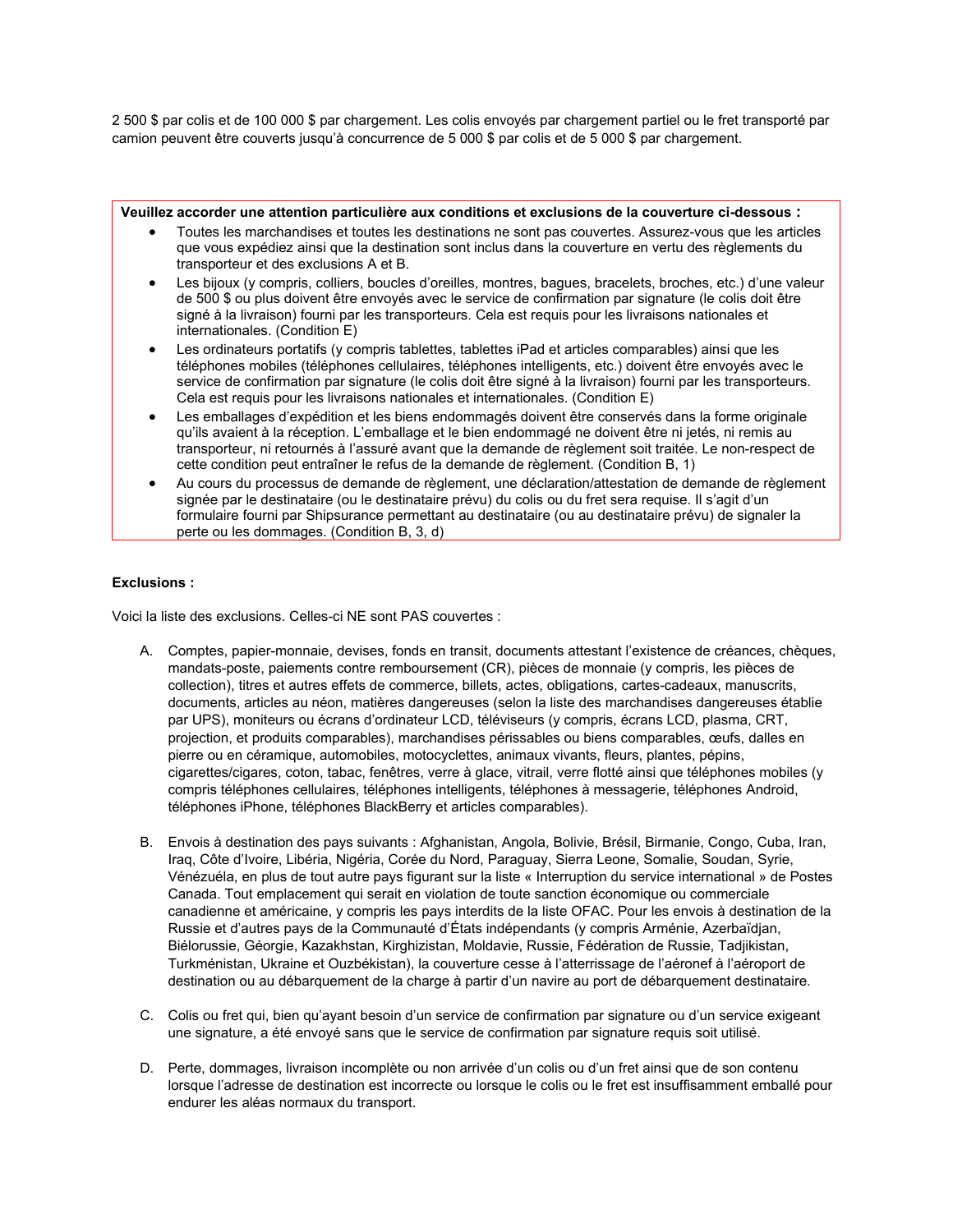- E. Perte, dommages, livraison incomplète ou non arrivée d'un colis ou d'un fret ainsi que de son contenu lorsque le colis ou le fret est obtenu par ruse, fausse déclaration ou autre manœuvre frauduleuse.
- F. Perte, dommages, livraison incomplète résultant de la perte des marchés, du retard, de la perte de jouissance, des frais de nettoyage, de la dégradation, du vice propre ou d'une autre détérioration, de tout dommage négligeable, de toute perte éloignée ou indirecte, découlant ou non d'un risque couvert ou des changements de température ou d'humidité (à moins d'être autrement interdit par la loi).
- G. Exclusion de guerre / risque atomique et nucléaire : En aucun cas, cette assurance ne couvre la perte, les dommages ou les frais occasionnés par les risques suivants : 1) guerre, guerre civile, révolution, rébellion, insurrection ou conflit civil en résultant, ou tout acte hostile commis par ou contre une puissance belligérante; 2) capture, saisie, arrestation, contrainte ou détention (sauf piraterie) et leurs conséquences ou toute tentative de saisie, d'arrestation, de contrainte et de détention; 3) mines abandonnées, torpilles, bombes ou autres armes de guerre abandonnées. En aucun cas, cette assurance ne couvre la perte, les dommages ou les frais occasionnés par l'usage de toute arme de guerre ou de tout dispositif utilisant la fission et/ou la fusion atomique ou nucléaire ou toute autre réaction similaire ou force ou matière radioactive.
- H. Mauvais fonctionnement mécanique et électrique (dommages internes) Perte ou dommages causés par un mauvais fonctionnement mécanique, électrique, électronique or une panne frigorifique à moins d'une preuve de dommages externes au colis ou à son emballage. Les fichiers de données et les programmes informatiques installés ne sont pas couverts pour effacement, altération et perte.
- I. Envois comprenant des substances illégales ou contrôlées.
- J. Cette assurance ne s'applique pas aux éléments suivants : dommages, dépenses, frais, perte, responsabilité ou obligation légale résultant de ou se rapportant de quelque manière que ce soit à la pollution, quelle qu'en soit la cause. La pollution inclut la présence ou l'introduction réelle, présumée ou potentielle de toute substance dans l'environnement si ladite substance a ou est présumée avoir un effet sur l'environnement en le rendant impur, nocif ou dangereux. L'environnement comprend tout air, tout sol, toute structure ou l'air qui s'y trouve, tout cours d'eau ou toute eau, y compris les sources d'eau souterraines. Nous n'aurons aucune obligation envers n'importe quelle poursuite résultant de la pollution ou s'y rapportant.
- K. Envois effectués par des véhicules privés ou loués qui ne constituent pas une entreprise commerciale de colis ou de fret.
- L. Frais d'assurance.

## **Conditions :**

A. DIFFÉRENDS CONCERNANT LES DEMANDES DE RÈGLEMENT

Les dispositions de ce régime d'assurance seront interprétées conformément aux lois de la province ou du territoire de résidence de l'assuré au moment où l'assurance d'expédition a été contractée. Les parties conviennent que toutes les demandes de règlement ou tous les différends résultant de ce régime d'assurance ou de la performance de ce régime seront présentés conformément à la section ACTION EN JUSTICE de ce document.

L'assuré consent à ce que SHIPSURANCE et NOUS soyons INDEMNISÉS ET DÉGAGÉS DE TOUTE RESPONSABILITÉ en ce qui concerne toute perte et responsabilité ainsi que tous dommages ou frais, y compris les frais de tribunal et les honoraires d'avocat pouvant être engagés en raison d'une erreur de lecture, d'une incompréhension ou de la non-conformité aux exigences de la couverture telles que fournies par le présent régime d'assurance et tous les avenants applicables.

- B. EXIGENCES CONCERNANT LES DEMANDES DE RÈGLEMENT
	- 1. Tous les emballages d'expédition et biens endommagés doivent être conservés dans la forme originale qu'ils avaient à la réception. Les emballages et les biens endommagés ne doivent être ni jetés, ni remis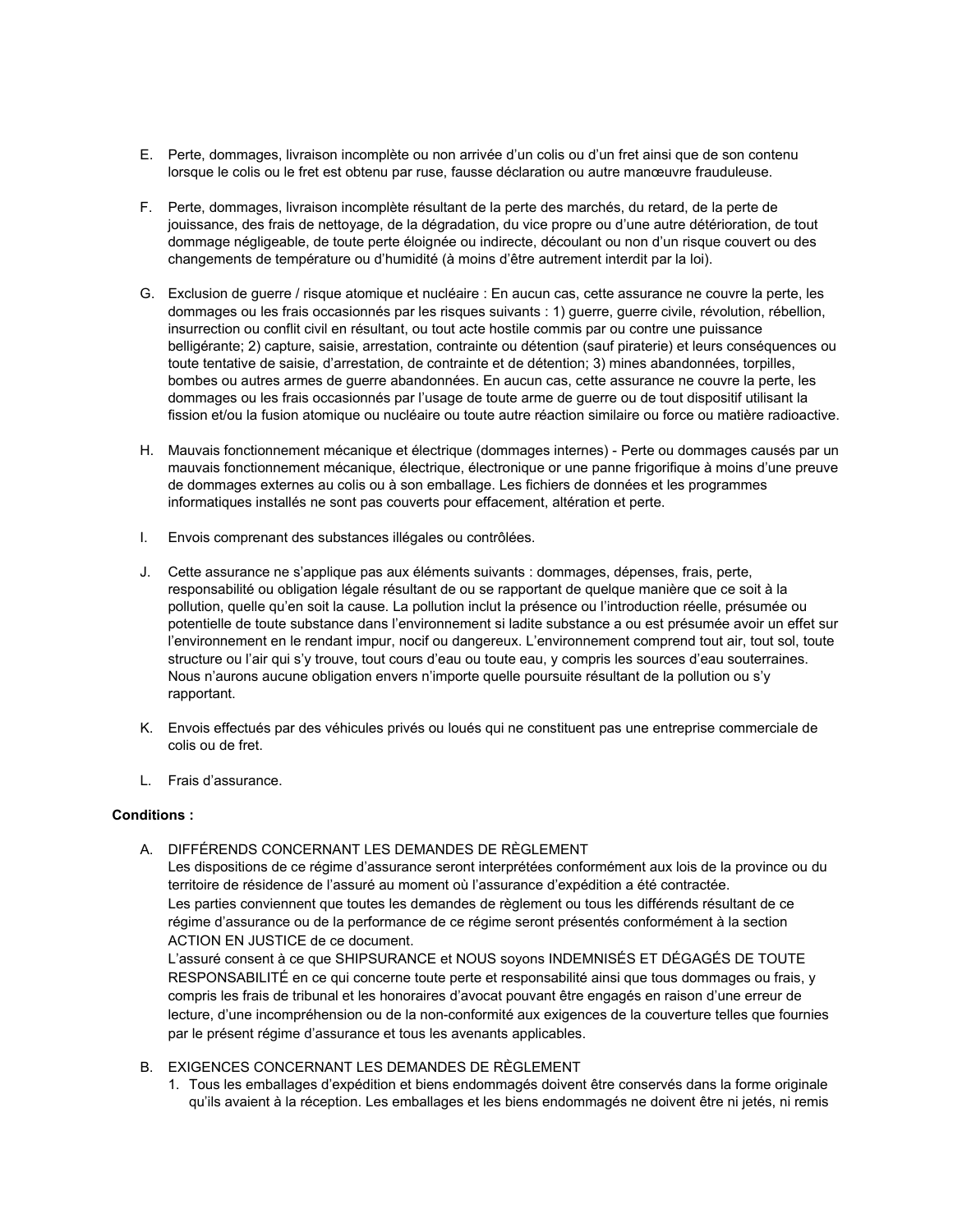au transporteur jusqu'à ce que la demande de règlement soit traitée étant donné que des photos seront requises. Le non-respect de cette exigence entraînera le refus de la demande de règlement en raison d'un emballage insuffisant.

- 2. L'avarie non apparente permet la découverte de la perte ou des dommages jusqu'à 15 jours après la livraison finale. Le sinistre est considéré comme pouvant avoir eu lieu au cours du transport assuré. Si la découverte de la perte ou des dommages a lieu après 16 jours tandis que la livraison finale est considérée comme ayant eu lieu et que l'envoi N'est PLUS en transit, cette découverte n'est pas couverte.
- 3. En cas de perte ou de dommages du colis ou du fret couvert, les mesures suivantes doivent être prises :
	- (a) L'assuré présentera un avis immédiat de non-livraison, de dommages ou de livraison incomplète auprès du transporteur et de SHIPSURANCE;
	- (b) Le destinataire du colis ou du fret considérera les exceptions appropriées par rapport au bordereau de livraison lorsque la perte ou les dommages sont évidents au moment de la livraison;
	- (c) L'assuré remplira un formulaire de demande de règlement SHIPSURANCE et fournira tous les documents requis à SHIPSURANCE dans cent vingt (120) jours civils à partir de la date d'expédition. Si le transporteur est responsable et que son versement (chèque et talon du transporteur concernant la demande de règlement) ou sa réponse n'ont pas été reçus par l'assuré dans le délai de 120 jours, tous les autres documents se rapportant à la demande de règlement doivent être reçus par SHIPSURANCE dans cent vingt (120) jours civils à partir de la date d'expédition.
	- (d) Une soumission intégrale de la demande de règlement doit inclure un formulaire de demande de règlement SHIPSURANCE, une copie de la fiche de repérage du transporteur, une copie de la facture ou d'une récente évaluation, des photos des biens et de l'emballage endommagés, un devis de réparation, une déclaration de sinistre signé par le destinataire (ou le destinataire prévu) du colis ou du fret, et tout autre document demandé par SHIPSURANCE. Le défaut de remplir le formulaire de demande de règlement et de suivre toutes les instructions concernant la demande de règlement peut entraîner le non-paiement de la demande de règlement.
	- (e) Si l'envoi est effectué par Postes Canada ou des groupeurs, les demandes de règlement remplies doivent être soumises et elles doivent être reçues par SHIPSURANCE dans cent vingt (120) jours civils à partir de la date d'expédition. Si la demande de règlement concerne une perte, l'assuré doit attendre vingt (20) jours civils (expéditions nationales) ou 40 jours civils (expéditions internationales) avant de déposer une demande de règlement auprès de SHIPSURANCE.
	- (f) Si un paiement de demande de règlement est effectué à un assuré et que par la suite SHIPSURANCE détermine que le colis ou le fret assuré a été livré, l'assuré est considéré alors n'avoir subi aucune perte. Par conséquent, il accepte que le montant du paiement soit remboursé à SHIPSURANCE, à la demande de SHIPSURANCE.
	- (g) Tout dommage causé au colis ou au fret et non réparé doit être présenté à nous ou à SHIPSURANCE, si nécessaire.
	- (h) Dès que la demande de règlement a été acceptée par nous et que nous l'avons approuvée, le paiement à l'assuré aura lieu immédiatement.
	- (i) Nous et SHIPSURANCE comptons sur la détermination de responsabilité effectuée par le transporteur original pour aider à justifier le sinistre.

# C. CONFORMITÉ AUX LOIS

Toute disposition de ce régime d'assurance qui n'est pas conforme aux lois fédérales ou aux lois en vigueur dans la province ou le territoire où cette assurance a été émise doit être modifiée pour se conformer aux normes minimales de ces lois.

## D. ACTION EN JUSTICE

Toute action ou poursuite judiciaire intentée contre un assureur dans le but d'obtenir un paiement du produit de l'assurance aux termes du contrat est strictement interdite à moins qu'elle ne soit intentée dans le délai applicable établi par la Loi sur les assurances.

## E. ÉVALUATION

Nous serons responsables de la valeur du colis ou du fret perdu, détruit ou endommagé qui est indiquée sur la facture originale de l'assuré. Cependant, lorsqu'il n'y a pas de facture, nous serons responsables de la valeur au jour du sinistre du colis ou du fret. Les demandes de règlement pour réparations seront payées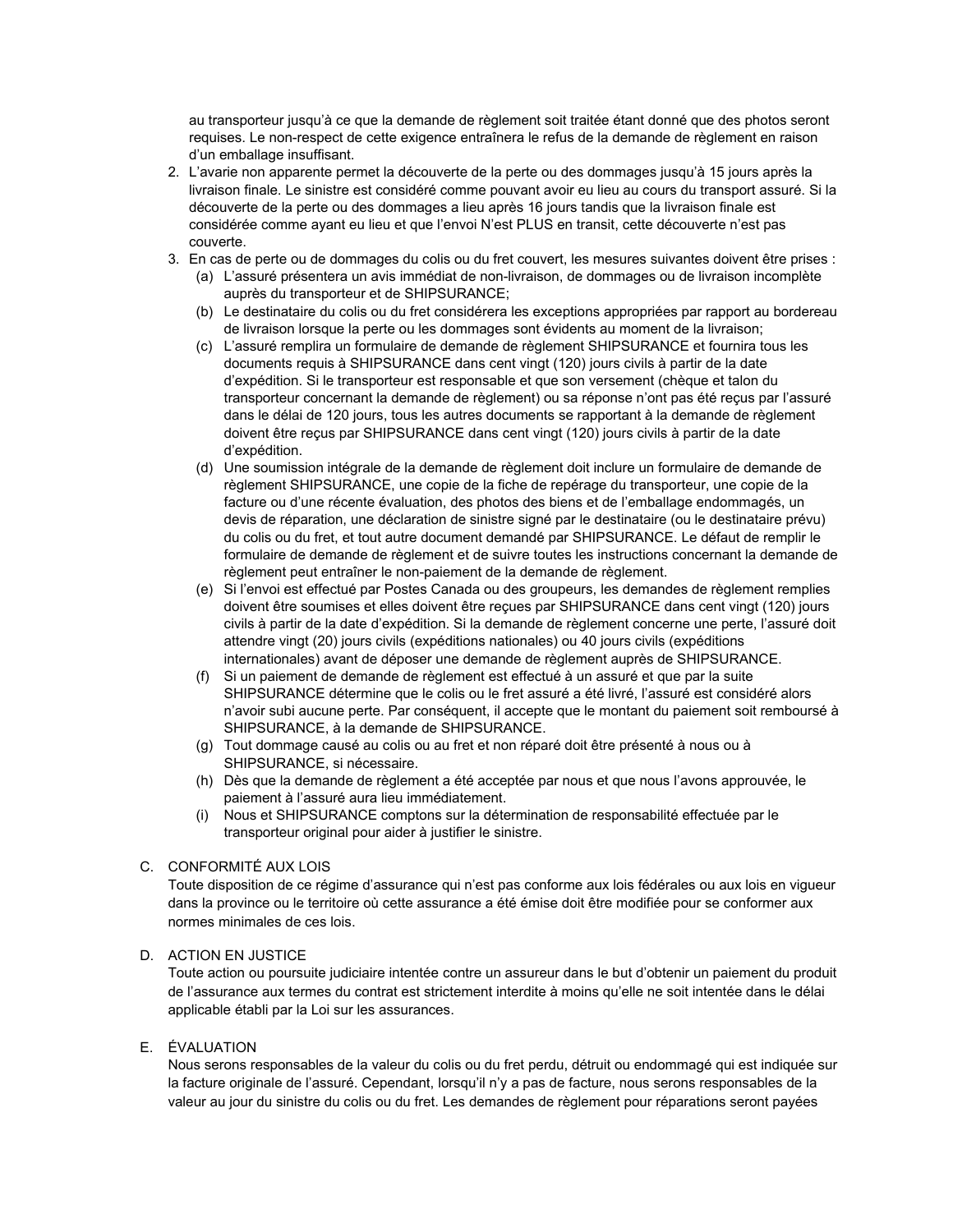selon le juste prix de ces réparations. En aucun cas, les demandes de règlement ne dépasseront le montant déclaré avant l'envoi et aux fins de prime.

# F. SERVICE DE CONFIRMATION PAR SIGNATURE

- 1. Les bijoux (y compris, colliers, boucles d'oreilles, montres, bagues, bracelets, broches, etc.) d'une valeur de 500 \$ ou plus doivent être envoyés avec le service de confirmation par signature (le colis doit être signé à la livraison) fourni par les transporteurs. Ce service est souvent offert par la plupart des transporteurs en sus de leur service d'expédition de base moyennant des frais additionnels. Si ce service n'est pas offert par le transporteur, ces articles ne peuvent pas être couverts. Les expéditions qui sont effectuées sans qu'un service de confirmation par signature ne soit offert par le transporteur sont exclues en totalité de leur couverture.
- 2. Les ordinateurs portatifs (y compris tablettes, tablettes iPad et articles comparables) ainsi que les téléphones mobiles (téléphones cellulaires, téléphones intelligents, etc.) doivent être envoyés avec le service de confirmation par signature (le colis doit être signé à la livraison) fourni par les transporteurs. Ce service est souvent offert par la plupart des transporteurs en sus de leur service d'expédition de base moyennant des frais additionnels. Si ce service n'est pas offert par le transporteur, ces articles ne peuvent pas être couverts. Les expéditions qui sont effectuées sans qu'un service de confirmation par signature ne soit offert par le transporteur sont exclues en totalité de leur couverture.

SHIPSURANCE se réserve le droit de rejeter l'achat d'une police d'assurance d'expédition de n'importe quel client de ShipTime avec un préavis écrit de 15 jours.

En contractant l'assurance d'expédition en ligne, vous certifiez que tous les renseignements donnés sont exacts et véridiques. La soumission d'une déclaration fausse, fictive ou frauduleuse peut entraîner une action en justice contre vous en vertu des lois fédérales et provinciales. Avertissement : lorsqu'une demande de règlement est frauduleuse, l'expéditionnaire ou le consignataire sera passible de poursuites pour fraude postale en vertu du code pénal fédéral.

Vous avez spécifiquement demandé la version française de ce document et la version anglaise est disponible sur demande. You have specifically requested the French version of this document, a version of which is available in English upon request.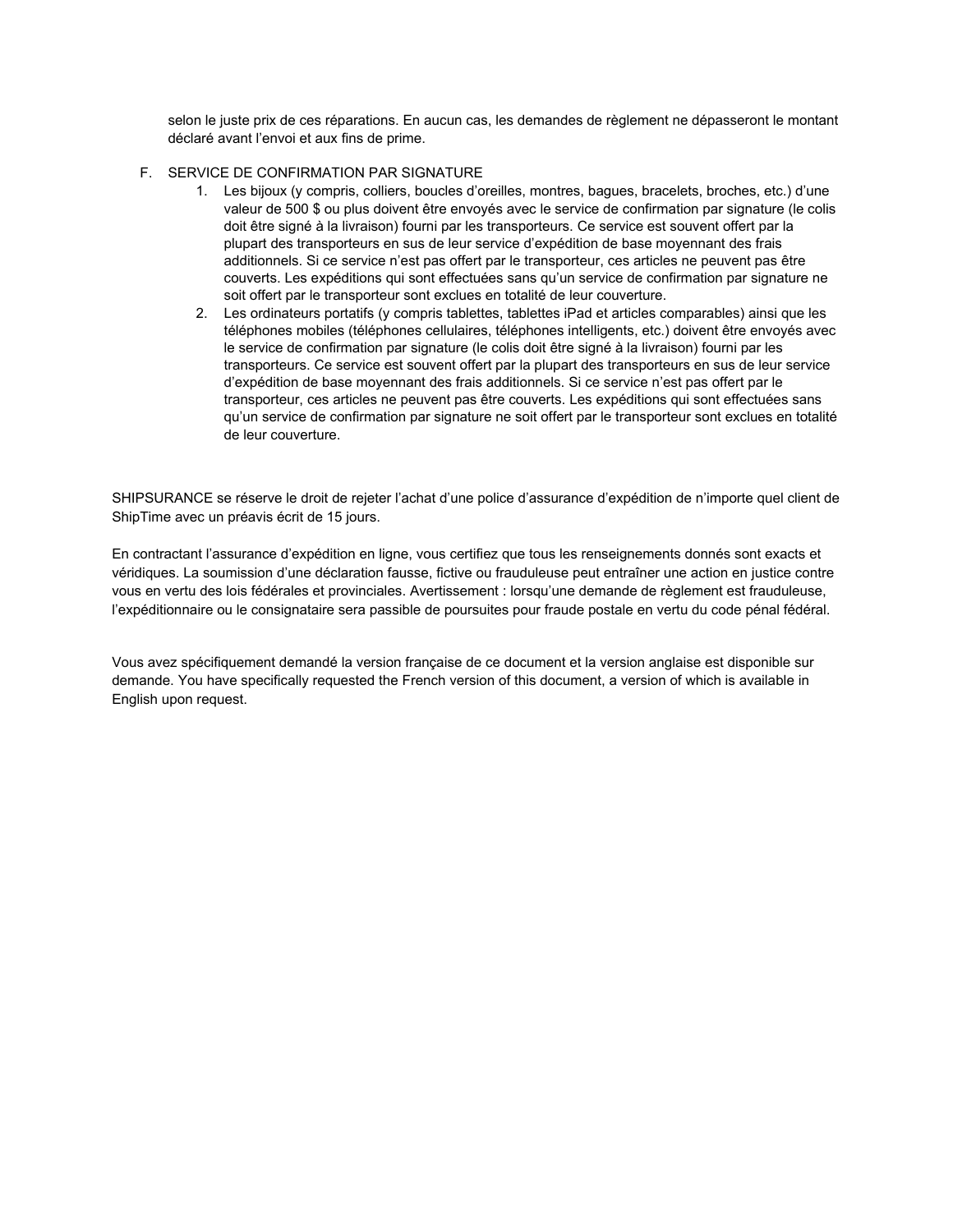# *DISPOSITIONS LÉGALES*

# *MANITOBA, ALBERTA, COLOMBIE-BRITANNIQUE*

*Les dispositions légales suivantes énoncées dans l'annexe B de la Loi sur les assurances (Manitoba) aux termes de l'article 136.4(2) de la Loi, de l'article 540 de Insurance Act (Alberta) et de l'article 29 de Insurance Act (Colombie-Britannique) sont réputées faire partie de la présente assurance d'expédition. En cas de conflit ou de divergence entre les conditions du régime d'assurance expédition ShipTime Canada et les modalités établies dans cette section, les modalités établies dans cette section régiront et auront préséance.*

#### *Déclaration inexacte*

*1 Si une personne qui fait une demande d'assurance donne une description erronée des biens au préjudice de*  l'assureur, fait une déclaration inexacte ou omet frauduleusement de déclarer toute circonstance qu'il est essentiel de *faire connaître à l'assureur pour qu'il puisse apprécier le risque qu'il doit couvrir, le contrat est nul quant aux biens pour lesquels la déclaration inexacte ou l'omission est essentielle.* 

## *Biens d'autrui*

*2 L'assureur n'est pas responsable des pertes ou dommages causés aux biens appartenant à une autre personne que l'assuré à moins que, selon le cas :* 

*a) le contrat ne contienne une stipulation expresse à l'effet contraire;* 

*b) l'intérêt de l'assuré dans ces biens ne soit mentionné dans le contrat.*

## *Transfert d'intérêt*

*3 L'assureur est responsable des pertes ou dommages survenant après une cession autorisée sous le régime de la Loi sur la faillite et l'insolvabilité (Canada) ou un transfert de titre par succession, par l'effet de la loi ou pour cause de décès.*

#### *Changement essentiel*

*4(1) L'assuré avise rapidement par écrit l'assureur ou son agent de tout changement :* 

*a) dans les circonstances constitutives du risque;* 

*b) sur lequel il exerce un contrôle et dont il a connaissance.*

*4(2) Si l'assureur ou son agent n'est pas avisé rapidement du changement, la partie du contrat touchée par le changement est nulle.*

*4(3) Si lui-même ou son agent est avisé du changement, l'assureur peut :* 

*a) soit résilier le contrat en conformité avec la disposition légale 5;* 

*b) soit aviser par écrit l'assuré qu'il doit, s'il désire que le contrat demeure en vigueur, lui verser dans un délai de 15 jours suivant la réception de l'avis la surprime qui y est précisée.* 

*4(4) Si l'assuré omet de payer la surprime dans le délai prévu à l'alinéa (3)b) de la présente disposition, le contrat est dès lors résilié et la disposition légale 5(2)a) s'applique à la part non acquise de la prime.*

## *Résiliation du contrat*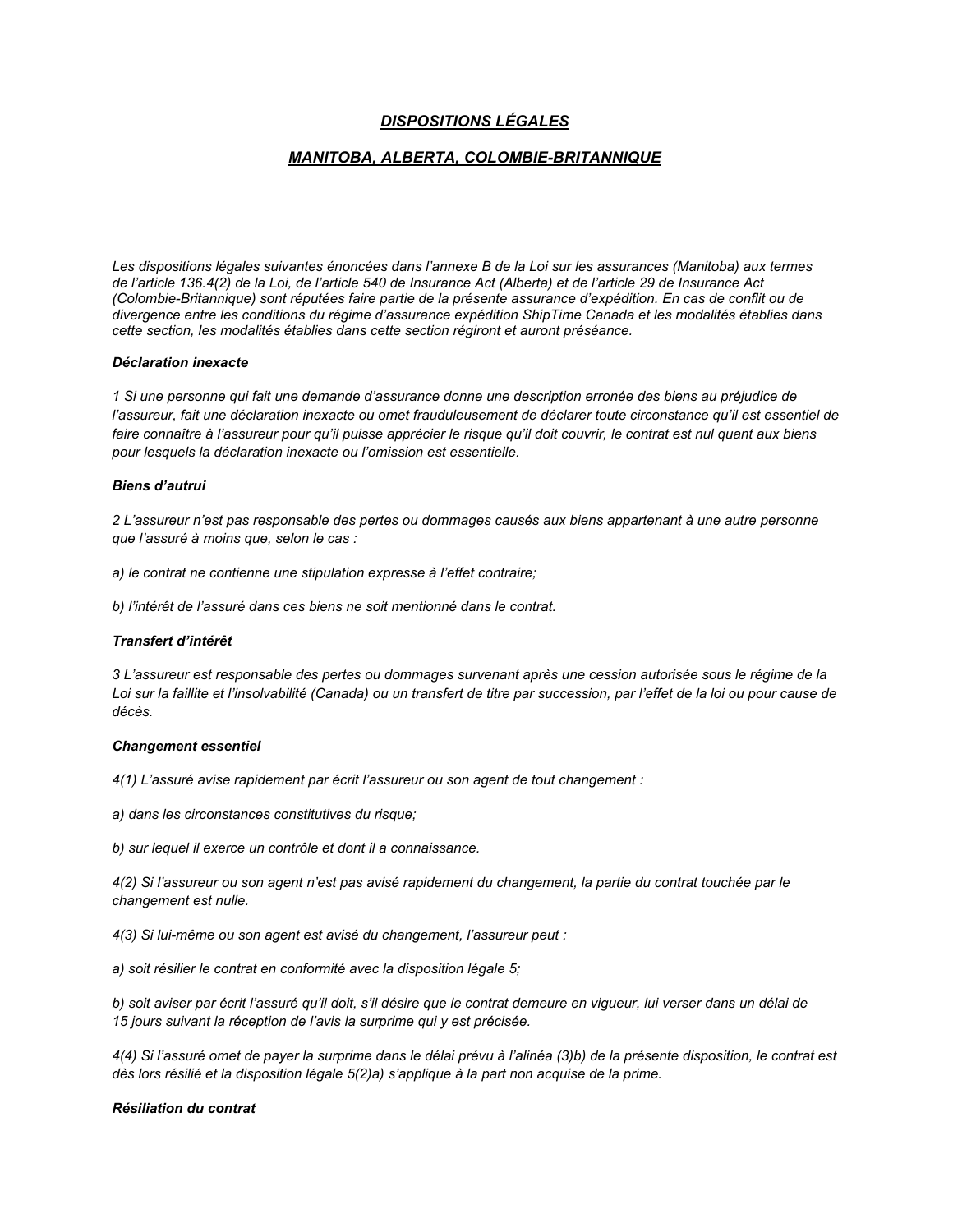*5(1) Le contrat peut être résilié :* 

*a) par l'assureur, s'il donne à l'assuré un préavis écrit de 15 jours ou de 5 jours, selon que le préavis est envoyé par courrier recommandé ou remis en mains propres;*

*b) par l'assuré, à tout moment, sur demande.*

*5(2) Si la résiliation du contrat est le fait de l'assureur :* 

*a) celui-ci rembourse la différence entre la prime effectivement payée par l'assuré et la prime proportionnelle acquise à l'égard de la période écoulée, cette prime ne pouvant en aucun cas être inférieure à la prime minimale retenue que précise le contrat;* 

*b) le remboursement accompagne le préavis, sauf si le montant de la prime doit être rajusté ou fixé, auquel cas le remboursement est fait dès que possible.*

*5(3) Si la résiliation du contrat est le fait de l'assuré, l'assureur lui rembourse dès que possible la différence entre la prime qu'il a effectivement payée et la prime acquise selon le taux à court terme à l'égard de la période écoulée,*  laquelle prime est indiquée dans le contrat et ne peut en aucun cas être inférieure à la prime minimale retenue que *celui-ci précise.*

*5(4) Le délai de 15 jours mentionné à l'alinéa (1)a) de la présente disposition commence à courir à la date à laquelle la lettre recommandée ou l'avis y relatif est livré à l'adresse postale de l'assuré.*

#### *Obligations après le sinistre*

*6(1) Si les biens assurés sont perdus ou endommagés, l'assuré doit, si la perte ou le dommage est couvert par le contrat, en plus de se conformer aux exigences de la disposition légale 9 :* 

*a) en donner immédiatement avis par écrit à l'assureur;* 

*b) remettre dès que possible à l'assureur une preuve du sinistre attestée par une déclaration solennelle :*

- *(i) dressant un inventaire complet des biens en question et indiquant en détail leur nombre, leur coût et les autres renseignements relatifs au montant du règlement demandé,*
- *(ii) indiquant le moment du sinistre ainsi que la façon dont il s'est produit et, s'il est dû à un incendie ou à une explosion causée par la combustion, l'origine de l'incendie ou de l'explosion, dans la mesure où l'assuré le sait ou a une opinion sur la question,*
- *iii) indiquant que le sinistre n'est pas attribuable à un acte intentionnel ni à une négligence de sa part et qu'il ne s'est pas produit à son incitation ni avec son aide ou sa connivence,*
- *(iv) indiquant le montant des autres assurances et le nom des autres assureurs,*
- *(v) indiquant l'intérêt de l'assuré et de tous les tiers dans les biens ainsi que les détails de tous les privilèges et autres charges grevant les biens,*
- *(vi) indiquant toute modification de titre, d'usage, d'occupation, d'emplacement, de possession ou d'engagement des biens depuis l'établissement du contrat,*
- *(vii) indiquant l'endroit où se trouvaient les biens assurés au moment du sinistre;*

*(c) si l'assureur l'exige, dresser un inventaire complet des biens non endommagés indiquant en détail leur nombre et leur coût;*

*(d) si l'assureur l'exige et si possible :*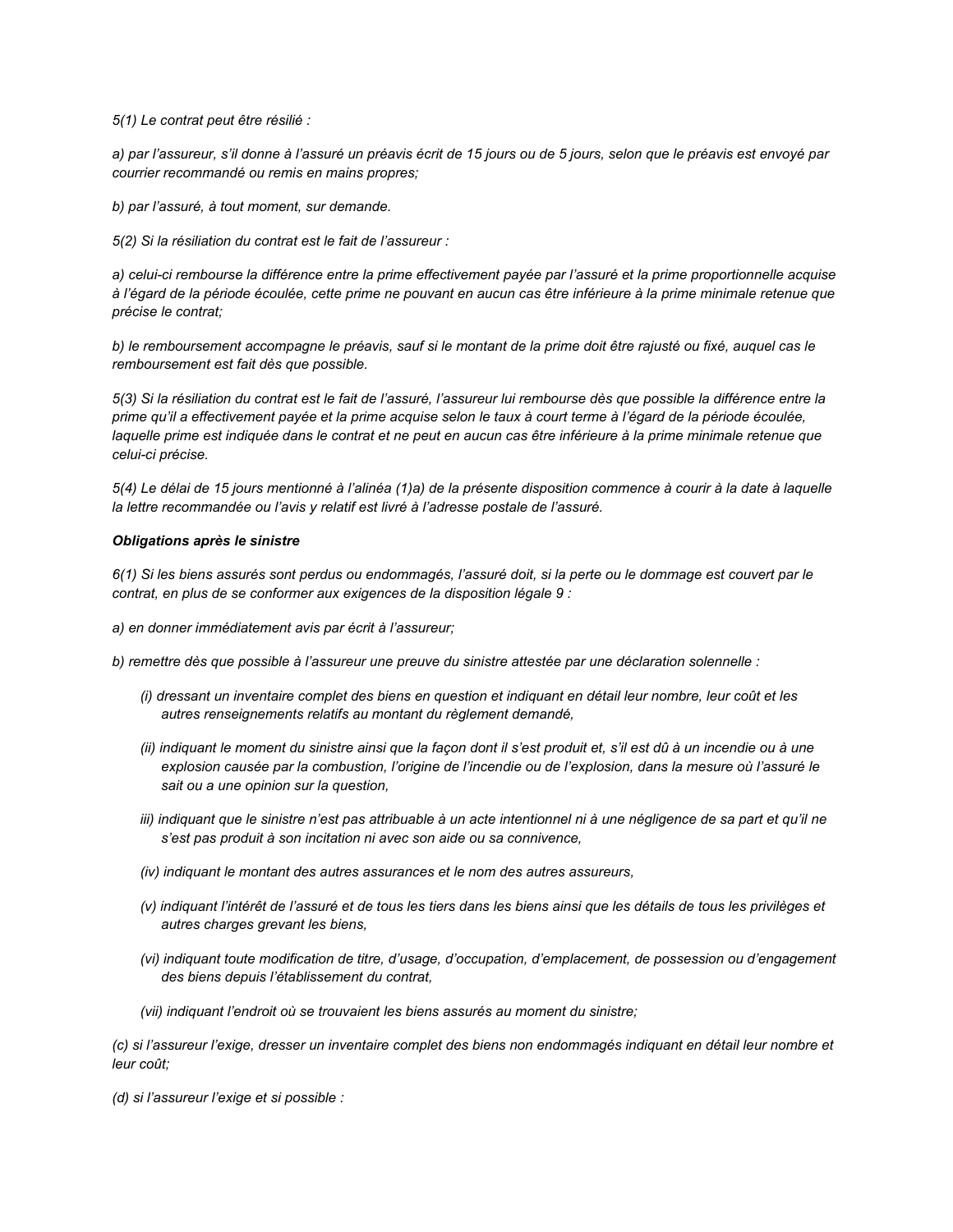- *(i) produire des livres de compte et des feuilles d'inventaire,*
- *(ii) fournir des factures et d'autres pièces justificatives attestées par déclaration solennelle,*
- *(iii) fournir une copie de la partie écrite de tout autre contrat pertinent.*

*6(2) Les preuves visées aux alinéas (1)c) et d) de la présente disposition ne constituent pas des preuves du sinistre au sens des dispositions légales 12 et 13.*

#### *Fraude*

*7 Toute fraude ou fausse déclaration intentionnelle dans une déclaration solennelle portant sur l'un des détails exigés par la disposition légale 6 invalide la demande de règlement de l'auteur de la déclaration.*

#### *Personnes autorisées à produire l'avis de sinistre*

*8 L'avis de sinistre exigé par la disposition légale 6(1)a) peut être donné et la preuve du sinistre visée à la disposition légale 6(1)b) peut être fournie :*

- *(a) par le mandataire de l'assuré dans le cas suivant :*
	- *(i) l'assuré est absent ou incapable de donner l'avis ou de fournir la preuve,*
	- *(ii) l'absence ou l'incapacité est démontrée de façon satisfaisante;*

*(b) par une personne ayant droit à une partie des sommes assurées, si l'assuré refuse de le faire, ou dans les circonstances visées à l'alinéa a) de la présente disposition.* 

#### *Sauvetage*

*9(1) Si des biens assurés sont perdus ou endommagés, l'assuré prend toutes les mesures raisonnables pour empêcher qu'ils ne subissent d'autres pertes ou dommages et que d'autres biens assurés par le contrat ne soient perdus ou endommagés, notamment, si cela est nécessaire, en les déplaçant.*

*9(2) L'assureur contribue proportionnellement à toute dépense raisonnable et appropriée faite dans le cadre des mesures prises par l'assuré conformément au paragraphe (1) de la présente disposition.*

#### *Entrée, contrôle et délaissement*

*10 Lorsque des biens assurés sont perdus ou endommagés, l'assureur :* 

*a) a immédiatement un droit d'accès et d'entrée suffisant pour permettre à ses représentants agréés d'inspecter et d'examiner les biens et de faire une évaluation du sinistre;* 

*(b) a, après que l'assuré a mis les biens en sécurité, un autre droit d'accès et d'entrée suffisant pour permettre à ses représentants agréés de procéder à une estimation ou à une expertise du sinistre, étant entendu que :*

- *(i) le consentement de l'assuré est nécessaire pour que l'assureur ait droit au contrôle ou à la possession des biens assurés,*
- *(ii) le consentement de l'assureur est nécessaire pour que les biens assurés soient délaissés en sa faveur.*

#### *Désaccord*

*11(1) En cas de désaccord sur la valeur des biens assurés, la valeur des biens sauvés, la nature et l'étendue des réparations ou des remplacements nécessaires ou, s'ils sont effectués, leur caractère adéquat ou sur le montant du sinistre, ces questions sont tranchées à l'aide du mécanisme de règlement des différends applicable, prévu par la Loi sur les assurances, que le droit de recouvrement de l'assuré au titre du contrat soit contesté ou non et*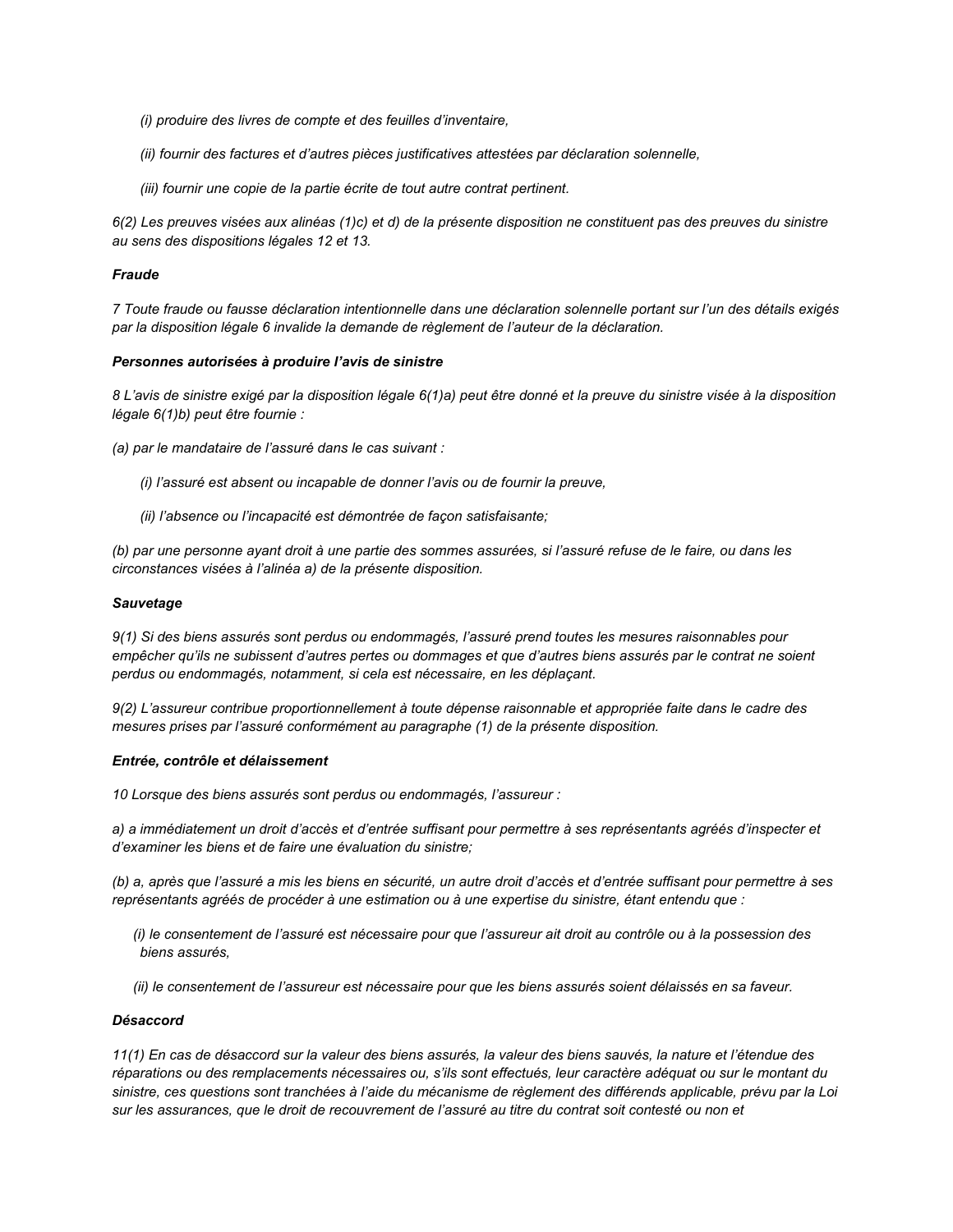*indépendamment de toute autre question.* 

*11(2) Le recours à un mécanisme de règlement des différends ne peut avoir lieu que si :* 

*a) d'une part, une demande formelle écrite est faite en ce sens;* 

*b) d'autre part, la preuve du sinistre a été remise à l'assureur.*

#### *Date de règlement du sinistre*

*12 Le sinistre est réglé dans un délai de 60 jours après que la preuve du sinistre est complétée en conformité avec la disposition légale 6 et remise à l'assureur, à moins que le contrat ne prévoie un délai plus court.*

## *Remplacement*

*13(1) À moins que les parties n'aient eu recours à un mécanisme de règlement des différends, l'assureur peut, au lieu d'effectuer un paiement, réparer, reconstruire ou remplacer les biens assurés sinistrés en donnant un avis écrit de son intention dans un délai de 30 jours suivant la réception de la preuve du sinistre.*

*13(2) S'il donne l'avis, l'assureur commence les réparations, la reconstruction ou le remplacement des biens dans un délai de 45 jours suivant la réception de la preuve du sinistre. Il procède avec toute la diligence voulue pour achever les travaux dans un délai raisonnable.*

#### *Avis*

*14(1) Tout avis écrit destiné à l'assureur peut être délivré ou expédié par courrier recommandé à son agence principale ou à son siège social dans la province.*

*14(2) Tout avis écrit destiné à l'assuré peut lui être remis en mains propres ou lui être expédié par courrier recommandé à la dernière adresse connue qu'il a communiquée à l'assureur.*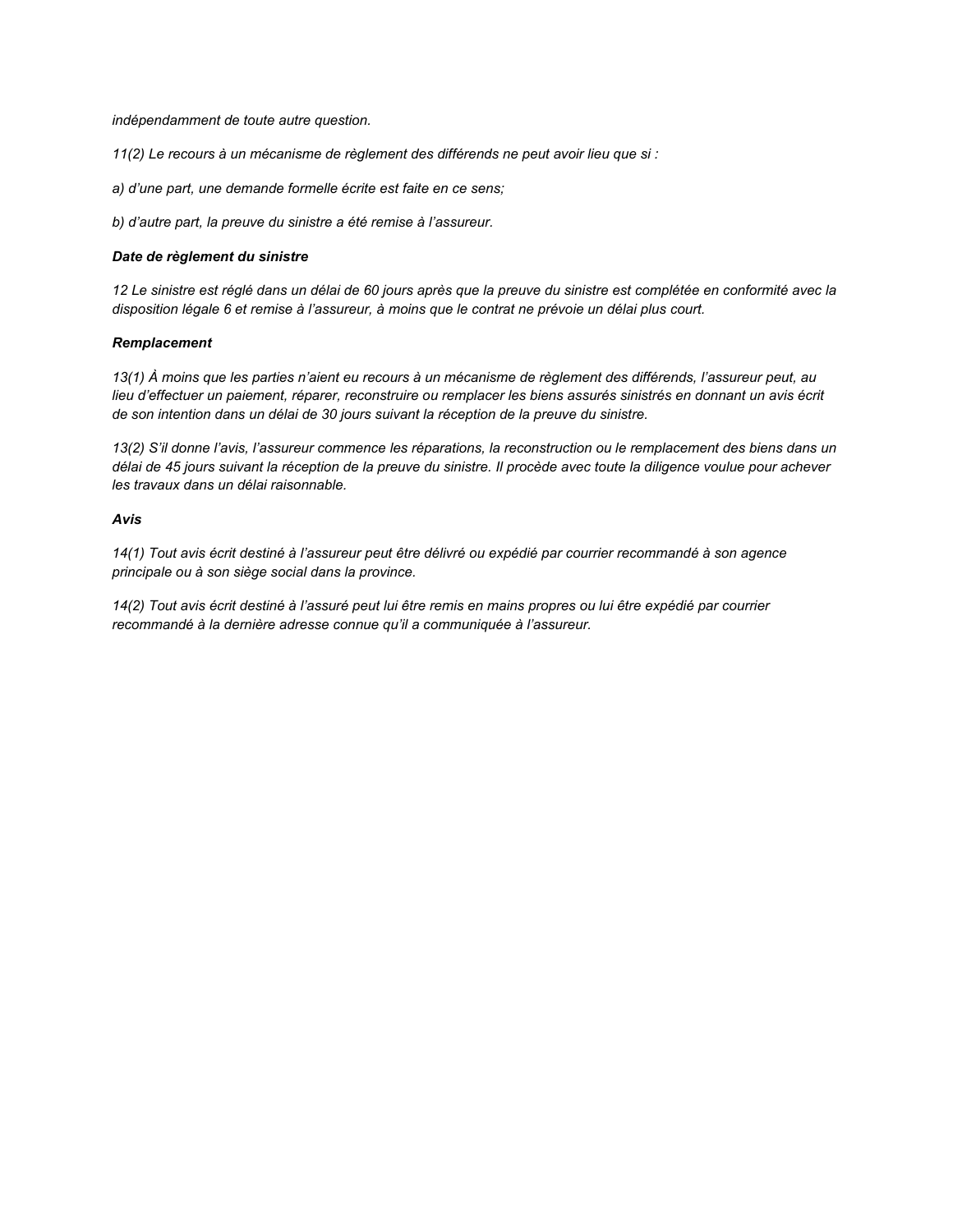# **Shipping Insurance Terms and Conditions**

# **Coverage**

Coverage provided by this certificate covers freight from all risks of physical loss or damage from an external cause (subject to exclusions) while in transit. Shipments must originate from the United States of America and must be sent via FedEx, UPS, DHL, the USPS, Lone Star Overnight, OnTrac, Eastern Connection, LaserShip, Loomis Express, Dicom, or Spee-Dee. Motor freight shipments by common carrier are covered (Coverage provided for commercial trucking, air, and ocean freight companies only owned, leased or rented vehicles are not covered.), as well.

You acknowledge that the insurance coverage is provided by Voyager Indemnity Insurance Company. Voyager is a [non-admitted insurer.](https://www.shipsurance.com/assets/docs/nonadmitted.pdf)

If you are shipping using the United States Postal Service, make sure to follow the USPS International Mail Manual rules located [here.](http://pe.usps.com/text/imm/welcome.htm) If you ship a prohibited item, there is NO COVERAGE.

*In order for a package to be covered, the shipping carrier must have verified acceptance of your package for mailing. This is found on the respective tracking websites of the shipping carriers. If a shipping label is printed but not scanned by the carrier as accepted it is deemed as never been mailed and there is no coverage.*

# **Pay special attention to the following coverage exclusions and conditions:**

- Not all commodities and destinations are covered. Make sure the item(s) that you are shipping (Exclusion A) and the destination (Exclusion B) are not excluded from coverage.
- Jewelry (includes necklaces, earrings, watches, rings, bracelets, broaches, etc) with a value of \$500.00 or more must be sent with the Signature Confirmation service (package must be signed for at delivery) provided by the shipping carriers. This is required for Domestic and International shipments. (Conditions E)
- Laptop computers (including tablets, iPads, and similar) and mobile phones (cell phones, smart phones, etc) must be sent with the Signature Confirmation service (package must be signed for at delivery) provided by the shipping carriers. This is required for Domestic and International shipments. (Condition E)
- All packaging material and damaged goods must be kept in the original form as received. Packaging and damaged goods should not be disposed of, released to the shipping carrier, or returned to the seller before a claim is completed. Failure to comply can result in the denial of the claim. (Condition B, 1)
- During the claims process, a claim statement/affidavit signed by the recipient (or intended recipient) will be required. This is a form document provided by Shipsurance that allows the recipient (or intended recipient) to indicate loss or damage. (Condition B, 3, d)

# **Definitions:**

The following terms have specific meanings and appear in bold face type throughout this program:

- A. **Carrier** means the company that is transporting the **parcel** or **freight** covered by this program.
- B. **Freight** means packages or shipments transported through commercial freight **Carriers**.
- C. **Insured** means the Shipper(s), individual(s) or companies who have elected to purchase insurance through this program.
- D. **Parcel** means packages or shipments transported through **parcel carriers**.
- E. **SHIPSURANCE** means the agent, Shipsurance Insurance Services.
- F. **Total Insured Value** means the total value of the item(s) declared for insurance coverage. Includes the **Carrier** provided coverage, if any.
- G. **We, us** and **our** means Voyager Indemnity Insurance Company.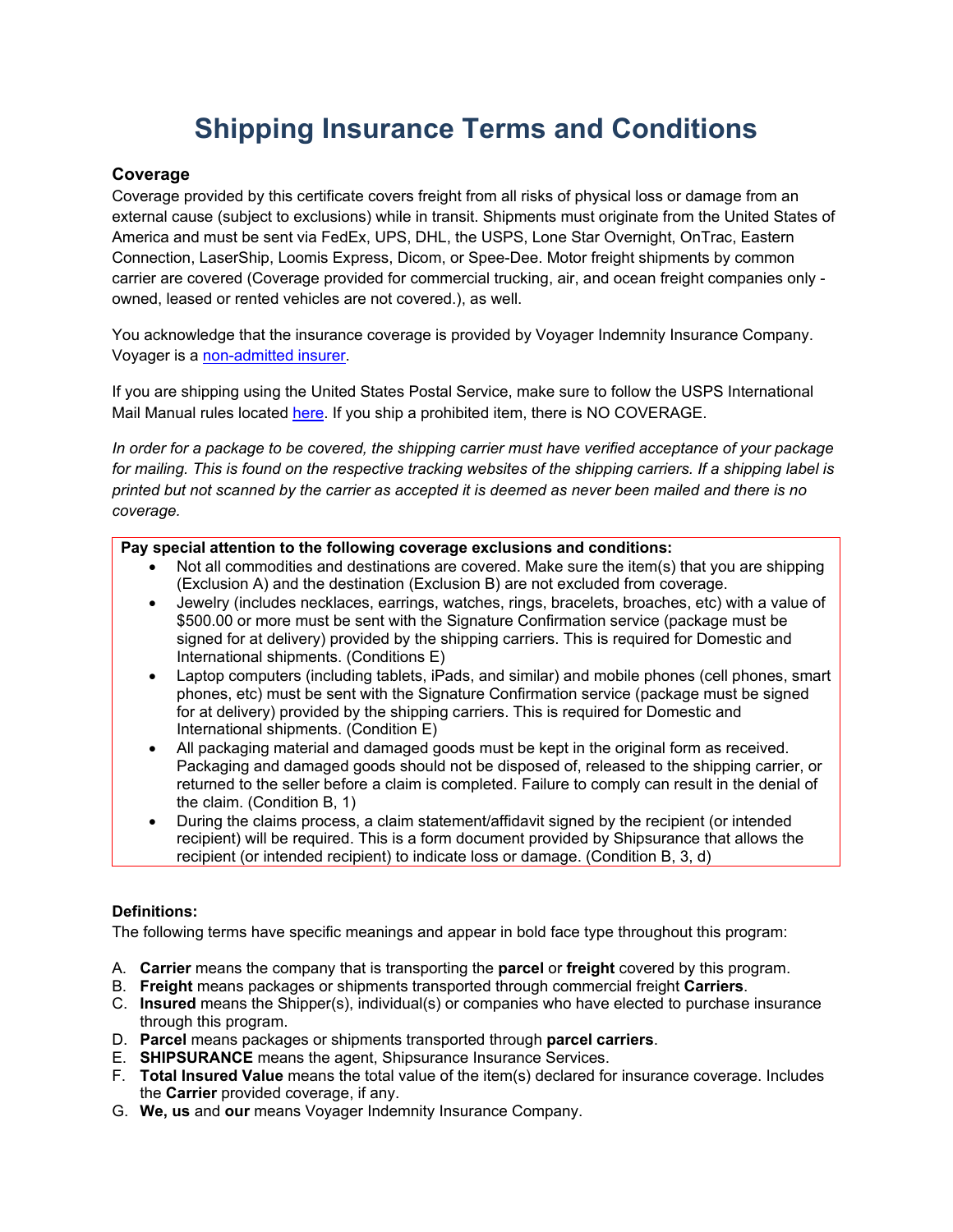# **Coverage Limits**

This insurance covers up to \$2,500.00 per package. Maximum coverage per conveyance is \$100,000.00. Shipments sent via the USPS First Class Mail and USPS Consolidators will be limited to \$1,000.00 in coverage, per package. Packages sent via LTL/Motor freight can be covered up to \$5,000.00 in coverage, per package and per conveyance.

## **EXCLUSIONS**

This program does not provide coverage for the following:

- A. Accounts, bills, currency, cash in transit, evidence of debt, checks, money orders, cash on delivery (COD) payments, coins (collectible coins are not excluded), securities and other negotiable papers, tickets, deeds, notes, gift cards, manuscripts, documents, neon items, hazardous material (per UPS Hazardous Materials List), LCD monitors or screens, televisions (including LCD, plasma, CRT, projection, and similar), perishable cargo or similar property, eggs, any stone or ceramic slabs, automobiles, motorcycles, live animals, flowers, plants, seeds, cigarettes/cigars, cotton, tobacco, windows, plate glass, stained glass, float glass, and mobile telephones (including cell phones, smart phones, messaging phones, android phones, iPhones, blackberry phones, and similar)
- B. Shipments sent to Afghanistan, Angola, Bolivia, Burma, Congo, Cuba, Iran, Iraq, Ivory Coast (Cote d'Ivoire), Liberia, Nigeria, North Korea, Paraguay, Sierra Leone, Somalia, Sudan, Syria, Venezuela. Any location that would be in violation of any U.S. economic or trade sanctions including OFAC Restricted Countries. For shipments to Russian and other Commonwealth of Independent States countries (includes Armenia, Azerbaijan, Belarus, Georgia, Kazakhstan, Kyrgyzstan, Moldova, Russia, Russian Federation, Tajikistan, Turkmenistan, Ukraine, and Uzbekistan) coverage ceases upon touchdown of the aircraft at the airport of destination or upon discharge from the overseas vessel at the destination discharge port.
- C. **Parcel(s)** or **freight** that require a signature confirmation or signature required service that are not sent using the required signature service are excluded from coverage.
- D. Loss, damage, shortage, or non-arrival of any **parcel** or **freight** and its contents which is addressed incorrectly or packed insufficiently to withstand the normal rigors of transit.
- E. Loss, damage, shortage, or non-arrival of any **parcel** or **freight** and the contents when it is obtained by trick, false pretense, or other fraudulent schemes.
- F. Loss, damage, shortage arising out of loss of market, delay, loss of use, clean-up costs, decay, inherent vice, or other deterioration, any remote or consequential loss, whether or not arising out of a peril insured against or changes in temperature or humidity.
- G. War Exclusion, Atomic and Nuclear Exclusion:

In no case shall this program cover loss damage or expense caused by:

- 1) War, civil war, revolution, rebellion, insurrection, or civil strife arising from, or any hostile act by or against a belligerent power;
- 2) Capture, seizure, arrest, restraint or detainment (piracy excepted), and the consequences of or any attempt of;
- 3) Derelict mines, torpedoes, bombs, or other derelict weapons of war. In no case shall this program cover loss damage or expense arising from the use of any weapon of war employing atomic or nuclear fission, fusion or other like reaction or radioactive force or matter.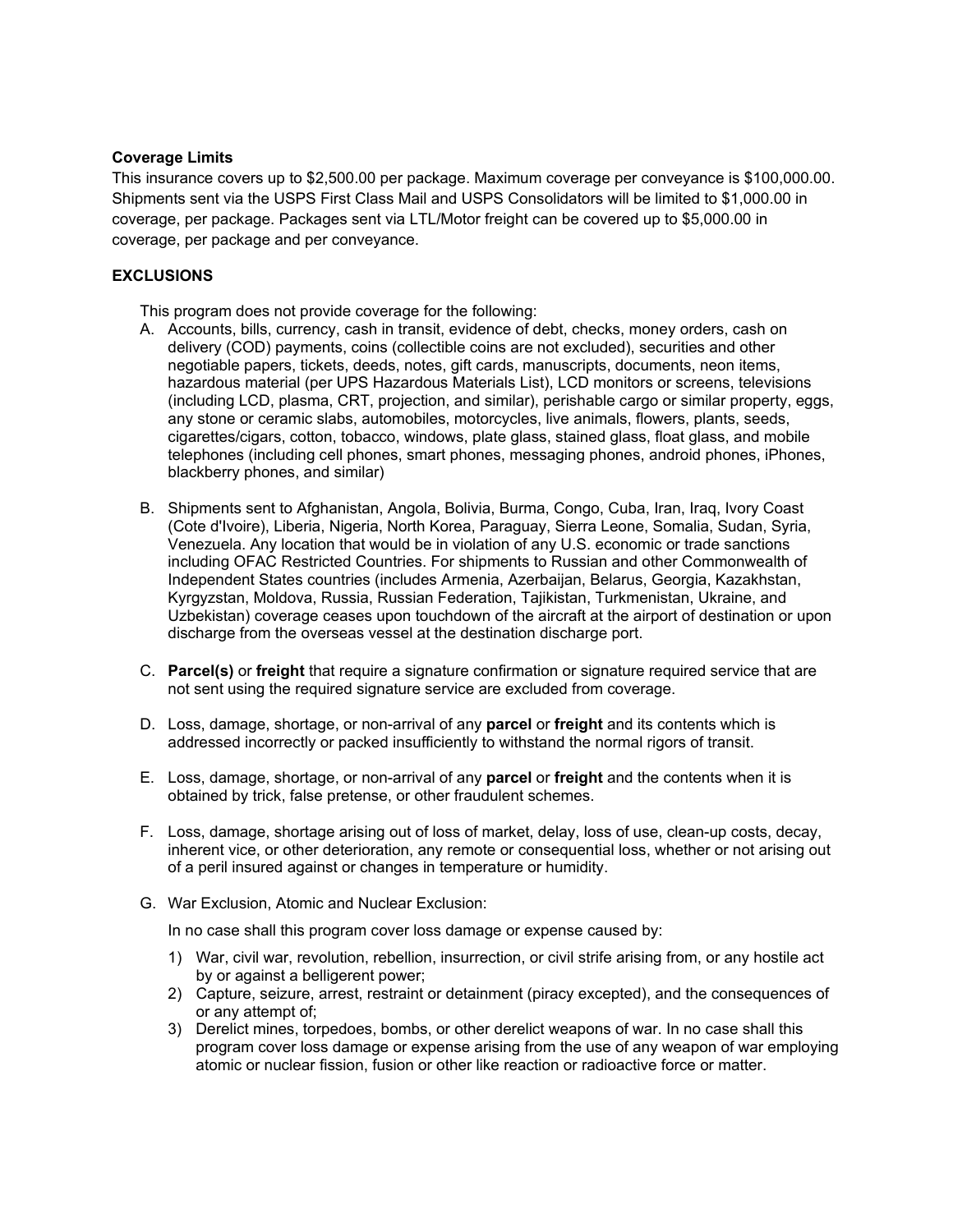- I. Mechanical and Electrical Derangement or Mechanical Breakdown Loss of or damage due to mechanical, electrical, electronic derangement or refrigerated breakdown unless there is evidence of external damage to the **parcel** or its packaging. Data files and installed computer programs are not covered for erasure, corruption, or loss.
- J. American Institute of Marine Underwriters Extended Radioactive Contamination Exclusion clause.
- K. American Institute of Marine Underwriters Chemical, Biological, Bio-Chemical, Electromagnetic, and Cyber Weapons Exclusion clause.
- L. Shipments involving illegal or controlled substances are excluded from coverage.
- M. Pollution

This program does not apply to any damage, expense, cost, loss, liability or legal obligation arising out of or in any way related to pollution, however caused.

Pollution includes the actual, alleged or potential presence in or introduction into the environment of any substance if such substance has or is alleged to have, the effect of making the environment impure, harmful, or dangerous. Environment includes any air, land, structure or the air therein, watercourse or water, including underground water. **We** will have no duty to defend any suit arising out of or in any way related to pollution.

N. Shipments sent through owned, leased or rented vehicles that are not commercial **parcel** or **freight** businesses.

# **CONDITIONS**

A. CLAIM DISPUTES

This program shall be construed and interpreted in accordance with the laws of the State of California.

The parties agree that any and all claims or disputes arising out of the program or the performance of the program shall be brought in Los Angeles County, California.

The **Insured** agrees to INDEMNIFY AND HOLD HARMLESS **SHIPSURANCE** and **us** from any loss, liability, damage or costs, including court costs and attorney fees that they may incur due to misreading, misunderstanding, and not following the coverage requirements provided by this program and any applicable endorsements.

# B. CLAIM REQUIREMENTS

- 1) All packaging material and damaged goods must be kept in the original form as received. Packaging and damaged goods should not be disposed of or released to the **carrier** before a claim is completed as photographs will be required. Failure to comply will result in the denial of the claim due to insufficient packing.
- 2) Concealed damage allows for the discovery of loss or damage up to 15 days after final delivery. The loss is deemed to have possibly occurred during the insured transit. Discovery of loss or damage occurring 16 days or later after final delivery is deemed to have occurred while the shipment was NOT in transit, and therefore, is not covered.
- 3) In case of loss or damage to the covered **parcel** or **freight** the following must be completed:
	- a) The **Insured** will file immediate notice of non-delivery, damage, or shortage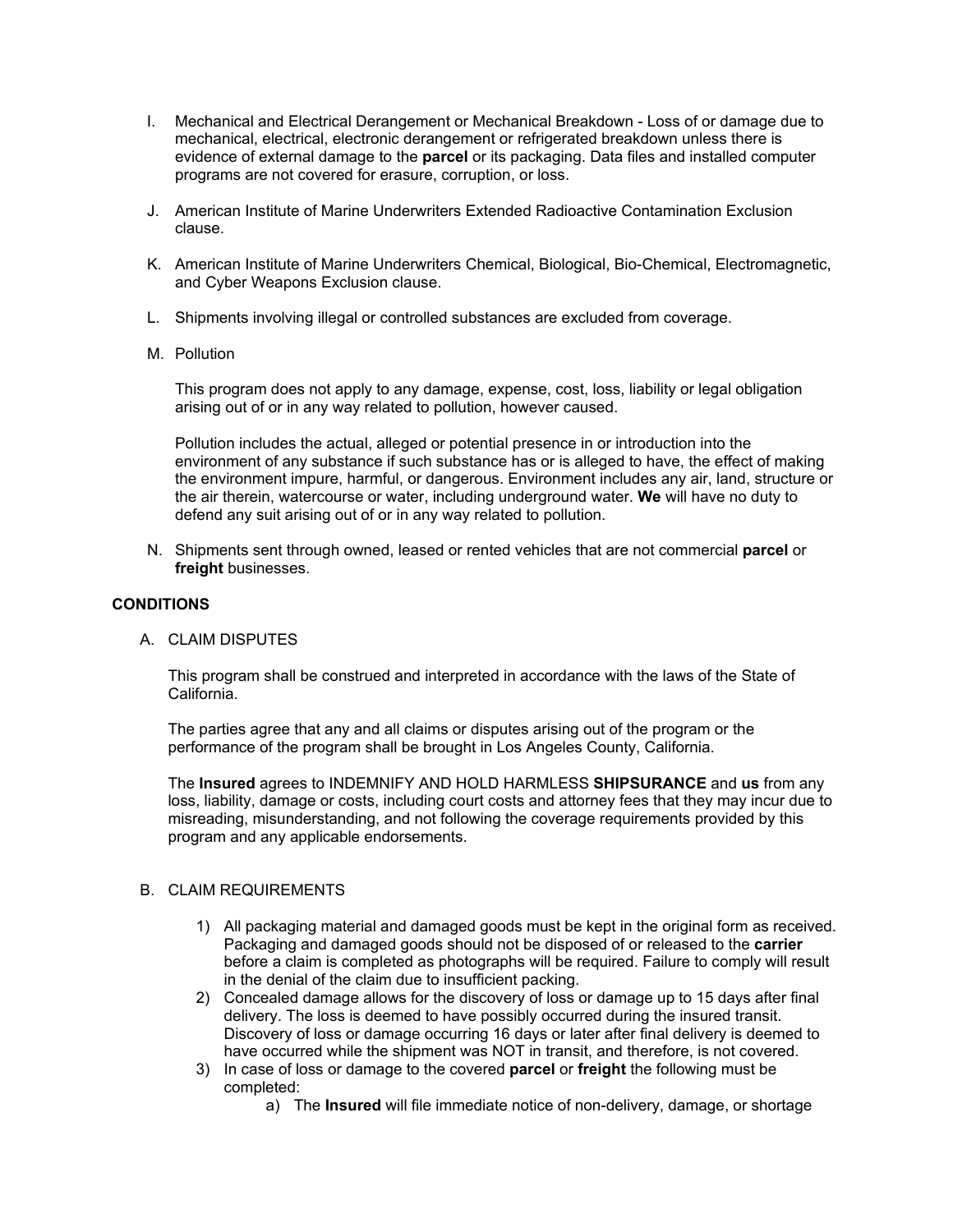with the **Carrier** and with **SHIPSURANCE**;

- b) The recipient will take proper exceptions on the delivery receipt when any loss or damage is apparent at the time of delivery;
- c) The **Insured** will complete a **SHIPSURANCE** claim form and provide all required documents to **SHIPSURANCE** within one hundred and twenty (120) calendar days from the date of shipment. If the **Carrier** has liability and their remittance (**Carrier's** claim check and stub) or response has not been received by the **Insured** within the 120 day timeframe, all other claim paperwork must be received by **SHIPSURANCE** within one hundred and twenty (120) calendar days from the date of shipment.
- d) A complete claim submission must include a **SHIPSURANCE** claim form, a copy of the **carrier's** tracer form, a copy of the invoice or recent appraisal, photos of damaged goods and packaging, a repair estimate, a claim statement signed by the recipient (or intended recipient), and any other documentation requested by **SHIPSURANCE**. Failure to complete the claim form and follow all claim instructions could lead to non-settlement of claim.
- e) If the shipment is sent by the United States Postal Service (USPS) or consolidators, complete claims must be submitted and received by **SHIPSURANCE** within one hundred and twenty (120) calendar days of the shipment date. If the claim is for loss the **Insured** must wait twenty (20) calendar days (Domestic shipments) or 40 calendar days (International shipments) before filing claim with **SHIPSURANCE**.
- 4) Any damage to **parcel** or **freight** that was not repaired must be made available to **us** or **SHIPSURANCE**, if requested.
- 5) Once a claim has been accepted and approved by **us**, prompt payment will be made to the **Insured**.
- 6) **We** and **SHIPSURANCE** will rely on the determination of responsibility made by the original **Carrier** to assist in substantiating the loss.

# C. CONFORMITY TO STATUTE

Any provision of this program that is not in conformity with the laws of the state in which this program is issued, is amended to comply with the minimum requirements of such law.

# D. OTHER INSURANCE

This program is excess coverage if there is other insurance coverage. After the other insurance has paid up to its limit, **our** program will provide coverage up to its limit, but not exceeding the remainder of the loss.

# E. SIGNATURE CONFIRMATION SERVICE

- 1) Jewelry (includes necklaces, earrings, watches, rings, bracelets, broaches, etc.) with a value of \$500.00 or more must be sent with the direct or adult Signature Confirmation Service provided by the Carrier (must be signed for at delivery). This service is available by most Carriers often at an additional expense to their core shipping service.
- 2) Laptop computers (including tablets computers, ipads, and similar electronics) must be sent with the direct or adult Signature Confirmation Service provided by the Carrier (must be signed for at delivery). This service is available by most Carriers often at an additional expense to their core shipping service. If a signature confirmation service is not available from the carrier, these items cannot be covered. Shipments sent without a carrier provided signature confirmation service are excluded from coverage in their entirety.

# F. VALUATION

**We** shall be liable for the invoice value of **parcel** or **freight** lost, destroyed or damaged, however,